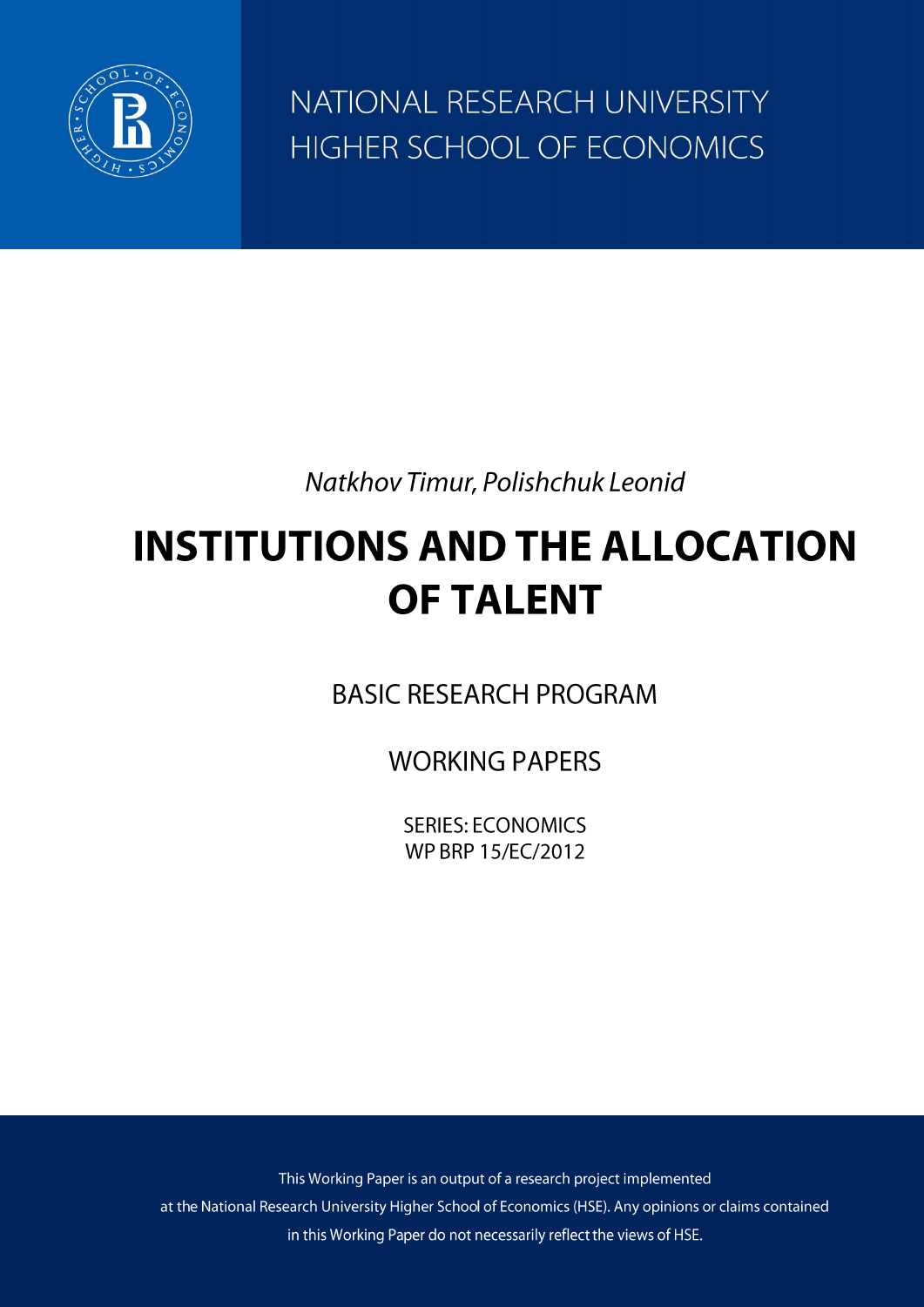## *Timur Natkhov1 , Leonid Polishchuk2*

## **INSTITUTIONS AND THE ALLOCATION OF TALENT<sup>3</sup>**

Institutions affect investment decisions, including investments in human capital. Hence institutions are relevant for the allocation of talent. Good market-supporting institutions attract talent to productive value-creating activities, whereas poor ones raise the appeal of rent-seeking. We propose a theoretical model that predicts that more talented individuals are particularly sensitive in their career choices to the quality of institutions, and test these predictions on a sample of around 95 countries of the world. We find a strong positive association between the quality of institutions and graduation of college and university students in science, and an even stronger negative correlation with graduation in law. Our findings are robust to various specifications of empirical models, including smaller samples of former colonies and transition countries. The quality of human capital makes the distinction between educational choices under strong and weak institutions particularly sharp. We show that the allocation of talent is an important link between institutions and growth.

**JEL classification:** D02, I25, J24, O43

<u> Alexandria de la construcción de la construcción de la construcción de la construcción de la construcción de</u>

**Key words:** institutions, allocation of talent, rent-seeking, economic growth

<sup>&</sup>lt;sup>1</sup> National Research University Higher School of Economics. Center for Institutional Studies, Associate Professor. E-mail: tnatkhov@hse.ru

<sup>&</sup>lt;sup>2</sup> National Research University Higher School of Economics. Center for Institutional Studies, Professor. E-mail: leonid.polishchuk@gmail.com

We thank Michael Alexeev, Gregory Androushchak, Georgy Sunyaev and participants of the Center for Institutional Studies seminar for valuable comments and suggestions.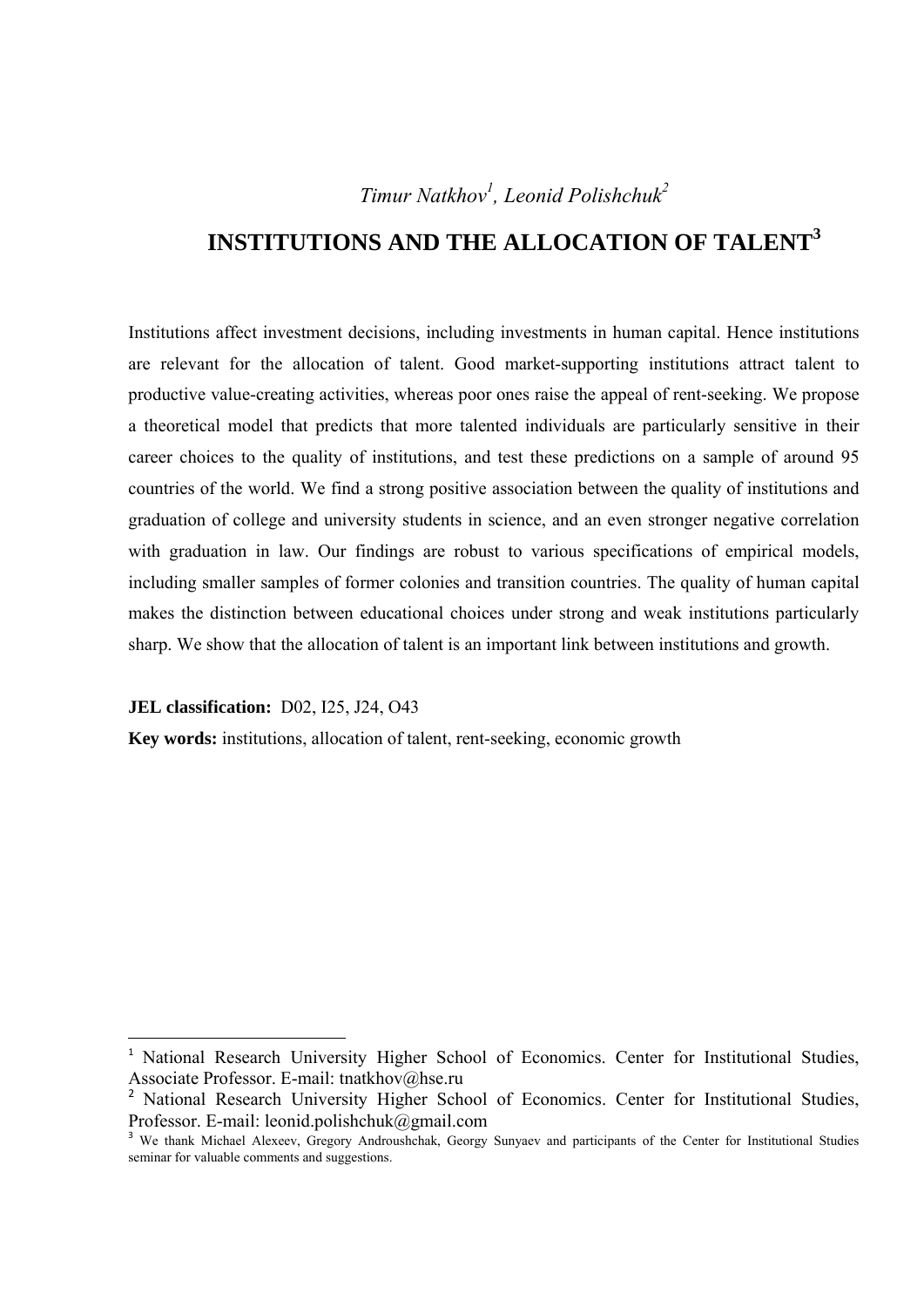## **Introduction**

<u> Alexandria de la construcción de la construcción de la construcción de la construcción de la construcción de</u>

Institutions set the "rules of the game" in an economy, structure incentives, and thereby affect resource allocation and economic growth. The impact of institutions on growth depends on whether they reward productive activities that create wealth, or unproductive ones, also known as rentseeking, which redistribute wealth away from its creators.<sup>4</sup> Rent-seeking is harmful for growth since it consumes resources that could have been otherwise invested for productive purposes and suppresses the incentives to engage in productive activities by reducing effective returns to such efforts. Accordingly, institutions fall into two broad categories: those protecting property rights and those facilitating rent-seeking (Acemoglu, Johnson, and Robinson 2001). Large literature provides compelling theoretical and empirical evidence of a strong association between the quality of institutions (including the security of property rights) and economic growth and welfare.

Allocation of human resources – time, labor, and effort – is also highly sensitive to the quality of institutions (Murphy, Shleifer, and Vishny 1991; Acemoglu 1995). Of particular significance is the allocation of entrepreneurship and talent, as these are key drivers of economic growth. Murphy, Shleifer, and Vishny (1991) argue that growth rates are higher in economies where the most talented individuals are engaged in productive activities, as opposed to rent-seeking. Baumol (1990) emphasizes the allocation of entrepreneurial energy: good institutions offer generous rewards to productive Schumpeterian entrepreneurs and thereby generate innovations, whereas poor institutions drag daring and creative individuals into rent-seeking, and hence stifle productivity growth (Mehlum, Moene, and Torvik, 2003).

Apart from allocating the existing stock of human resources, institutions also affect the accumulation of human capital (Pecorino, 1992): chosen education and accumulation of skills reflect anticipated rewards and career prospects, which in their turn are shaped by the prevailing institutions.<sup>5</sup> This is part of a more general investment-based mechanism linking institutions to economic outcomes. In the case of conventional physical and financial investments, good institutions serve as a credible commitment to honour the rights of investors, and the response of investors drives economic growth (Keefer and Knack 1995). Institutions similarly influence investments in human capital. Thus Hall and Jones (1999) observe a positive association between institutional quality and human capital per capita measured by educational attainment. What matters

<sup>&</sup>lt;sup>4</sup> The separation between rent-seeking and productive activities is not always watertight (Bhagwati 1982; Polishchuk 1994; Acemoglu and Verdier 1998), but we generally assume away such possible overlaps for the purposes of this paper.

 $<sup>5</sup>$  Institutions also affect investments in social networks and the adoption of norms, values, identity, and other elements of culture that</sup> are essential for economic performance (Akerlof and Kranton 2000; Tabellini 2008; Benabou and Tirole 2011).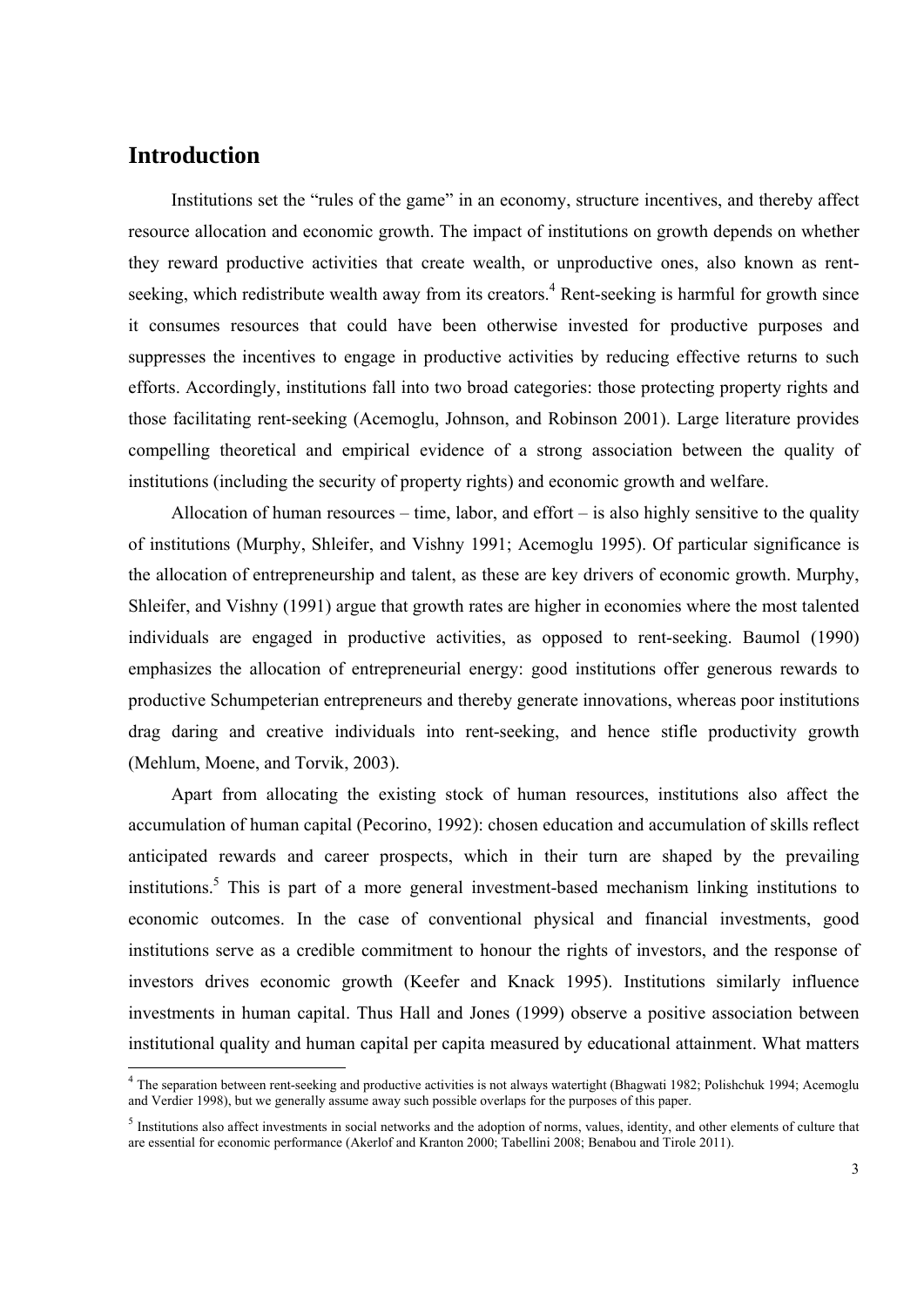this time is not the security of such human capital investments, which are not under a direct threat of expropriation, but rather the prospects of earning returns to particular skills and competences.

It could be expected that good institutions strengthen the appeal of professions and careers that are intensive in productive activities and, on the contrary, that bad institutions raise interest in occupations associated with rent-seeking. In particular, the quality of institutions should affect the choice of subject areas of post-secondary education, when young people are seeking fields where their talents could earn the highest rate of returns. While such conjecture can be deduced from the literature, to the best of our knowledge it has not been yet clearly spelled nor rigorously tested using cross-country data. This paper intends to fill such a gap.

In doing so, we follow Murphy, Shliefer, and Vishny (1991) in using UNESCO data on graduation rates from post-secondary institutions across subject areas and countries around the world. However, unlike the quoted source, our main task is not to use such data to explain crosscountry variations in economic performance, but rather to relate the observed variations in relative popularity of different disciplines to the quality of national institutions, measured by institutional performance indexes. Our empirical analysis shows that such a robust relationship exists. Having established this fact, we return to economic performance to show that, indeed, the impact of institutions on growth is mediated by, inter alia, the allocation of talent.

While the link between institutions and economic performance is firmly established and rarely challenged, the direction of causality remains a subject of debate. Our findings lend support to the institutional hypothesis that maintains that causality runs from institutions to growth (Rodrik, Subramanian, and Trebbi 2004), since it is the institutions that motivate career choices of young talent, and such choices in turn affect growth rates, in agreement with earlier literature.<sup>6</sup>

Our empirical strategy is based on an equilibrium model which generates testable hypotheses. In the model, an individual can choose between productive activities and rent-seeking. The individual characteristics affecting the choice are talent, which is a payoff multiplier (irrespective of the chosen activity), and an idiosyncratic preference for rent-seeking over productive activities, which could be positive or negative and is unrelated to talent. In other words, selection between productive activities and rent-seeking is determined by a combination of tastes and material

<u> Alexandria de la construcción de la construcción de la construcción de la construcción de la construcción de</u>

<sup>&</sup>lt;sup>6</sup> Allocation of talent could be a part of the "resource curse" mechanism, whereby an abundance of natural resources could have adverse implications for economic growth. Excessive reliance on natural resources is shown to suppress investments in human capital (Gylfason 2001). While this effect is usually ascribed to a relative decline of the manufacturing sector due to the "Dutch disease", another explanation invokes institutional distortions caused by the resource manna (Brunnschweiler 2008), which affects the allocation of talent.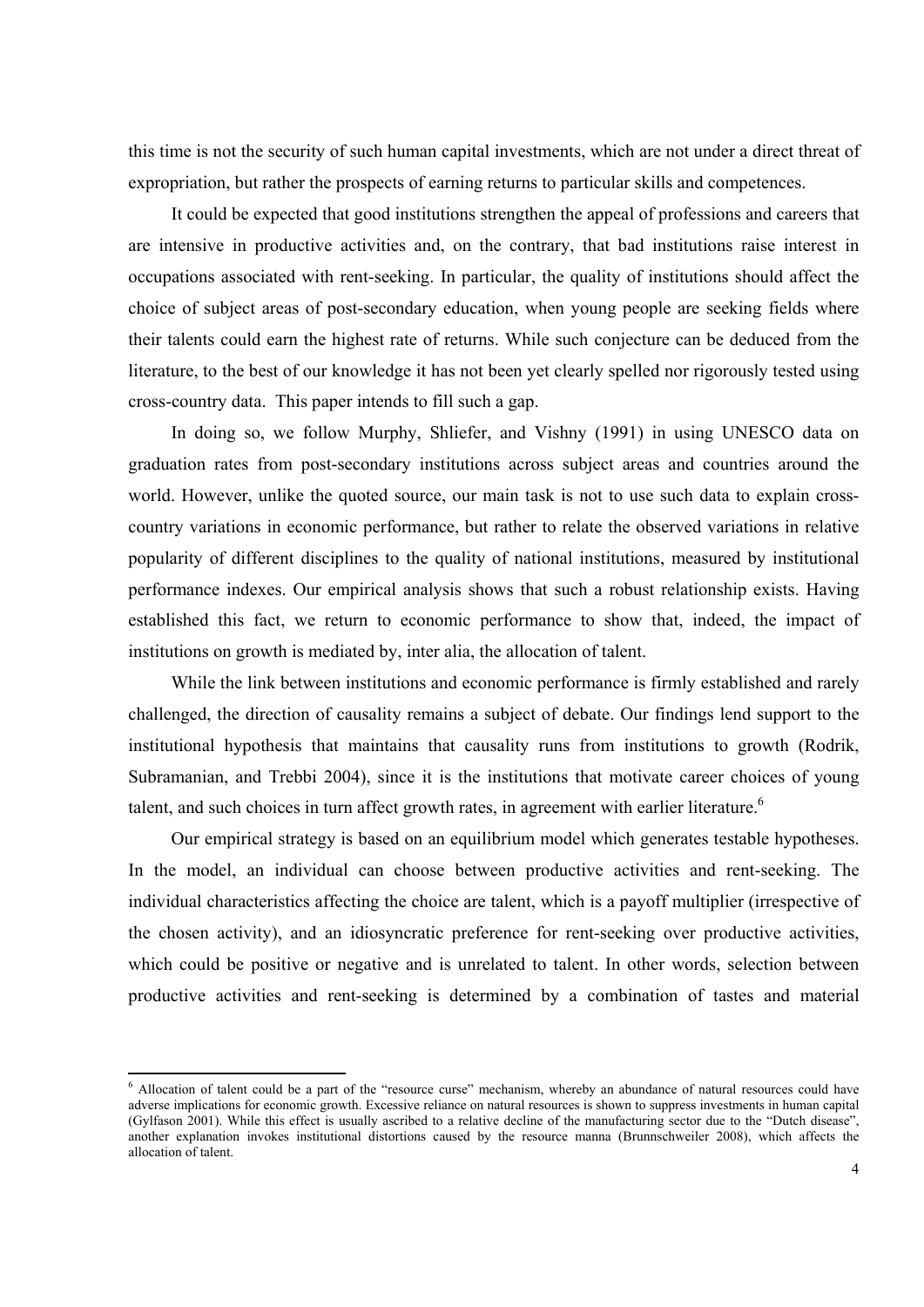rewards.<sup>7</sup> The model shows that improved protection of property rights causes more individuals to choose productive activities over rent-seeking. Such a response, however, is uneven across a range of abilities: in their career choices, less-talented individuals are not as sensitive to changes in institutional environment than those with higher general abilities. Therefore the impact of institutions on the allocation of talent is more pronounced in the group with abilities in the intermediate range and up. Those pursuing post-secondary education by and large fall in this category, which justifies our focus in the empirical part of the paper on graduates of colleges and universities. Furthermore the model predicts that when institutions are poor, the relative appeal of rent-seeking over productive activities rises with abilities, whereas for good institutions the opposite is true.

Graduation in engineering and sciences are treated in this paper as proxies for the selection of productive activities. Theoretical and empirical evidence indicates that better institutions create a strong demand for such knowledge and skills. Thus, Levchenko (2007) observes that good institutions support more complex production processes that require a greater intensity of skills; similarly Nunn (2007) shows that good institutions favour contract-intensive industries, nearly all of which are in hi-tech and (broadly defined) science and engineering areas.

Pursuing a degree in law is viewed in this paper, as it is by Murphy, Shleifer, and Vishny (1991), as a possible pass into rent-seeking. This is obviously a very crude approximation of the actual boundary between productive activities and rent-seeking – after all, law is a pillar of marketsupporting institutions and, as such, is vital for the protection of property rights, which sustains productive activities. However, a markedly lopsided talent allocation across subject areas with a higher preference for law that cannot be explained by other factors could be a reflection of institutional abnormality and our econometric models show that this is indeed the case. In other words, using cross-country *variations* of the share of law students could, with appropriate controls, be a way to capture the appeal of rent-seeking to those choosing their careers. We perform various checks for robustness and show that the established link is stable and highly significant over various specifications of the model.

Cross-country analyses could be susceptible to omitted-variable bias. To rule this out by robustness checks, we reduce our full sample of 95 countries to smaller groups more likely to meet the "ceteris paribus" requirement. We consider two such groups which have been shaped by major "natural experiments". One is former colonies, which, since Acemoglu, Johnson, and Robinson

This assumption is similar to voting-behaviour models where an individual chooses between the platforms of political parties based on economic considerations and ideological preferences (Persson and Tabellini 2000).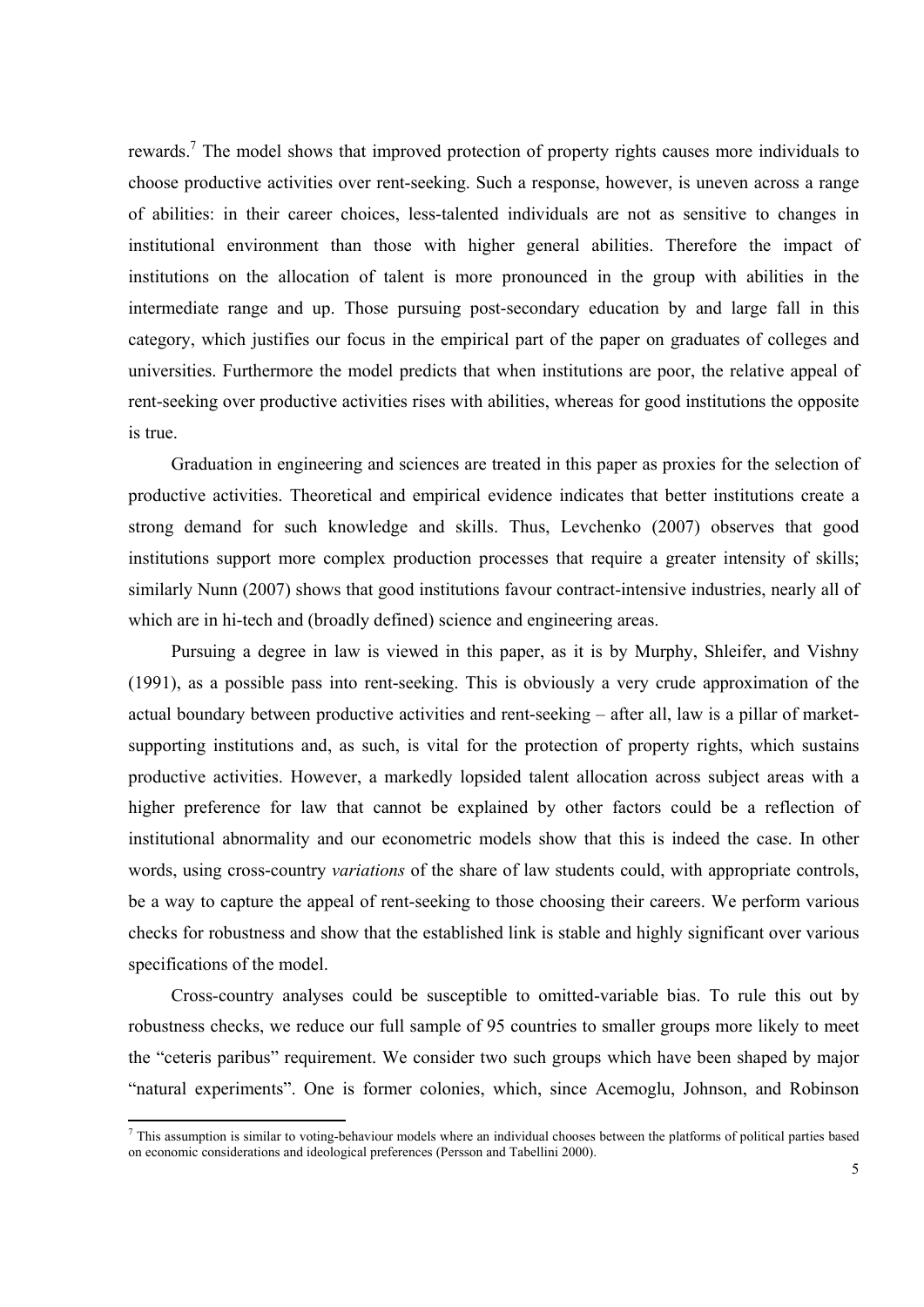(2001), have become a popular testing ground for various institutional conjectures. Another group comprises countries of Central and Eastern Europe and the former Soviet Union. Under command economies, institutions and educational systems in these countries exhibited significant uniformity. In the course of a post-communist transition, a profound institutional divergence has occurred in the group and we show that talent allocation patterns closely match institutional trends. As a result, the link between institutions and allocation of talent within the group of transition countries is particularly pronounced.

The rest of this paper proceeds as follows. In Section 2 we present our theoretical model and in Section 3 describe the data. Our empirical evidence, including baseline estimations of econometric models relating allocation of talent to the quality of institutions and various robustness checks, are presented in Section 4. In section 5 we discuss the link between institutions and allocation of talent for the above mentioned "natural experiment" groups of countries. In section 6 we investigate how the allocation of talent, conditional on the quality of institutions, depends on the talent level. Section 7 presents evidence that allocation of talent is an essential link between institutions and growth. Section 8 concludes.

## **The Model**

Consider an economy with a unit continuum of individuals. Each individual inelastically supplies a unit of effort towards either productive activities or rent-seeking. $8$  Individuals are characterized by talent  $\theta \ge 0$  and (relative) preference for rent-seeking over productive activities w. The above parameters are distributed independently from each other; talent's cumulative distribution function is  $G(\theta)$ , with probability density function  $g(\theta)$ , whereas the preference for rent-seeking is distributed according to  $H(w)$  and  $h(w)$ , respectively. For simplicity, talent measurement is normalized as follows:  $\int_0^\infty \theta g(\theta) d\theta = 1$ .

If an individual contributes her unit of labor towards a particular activity, her effective labor (Solow 1956) supplied towards this activity is  $\theta$  (abilities are untied to particular activities); the total stock of effective labor to be divided between production and rent-seeking thus equals 1. The total Θ of all labor supplied towards production purposes produces gross output  $Y = \mathcal{F}(\Theta)$ , where  $F$  is a neoclassical production function. The quality of property rights protection is measured by the

The assumption that efforts are supplied inelastically is made for simplicity's sake. A more general model with elastic effort supply derived from utility maximization leads to nearly identical conclusions.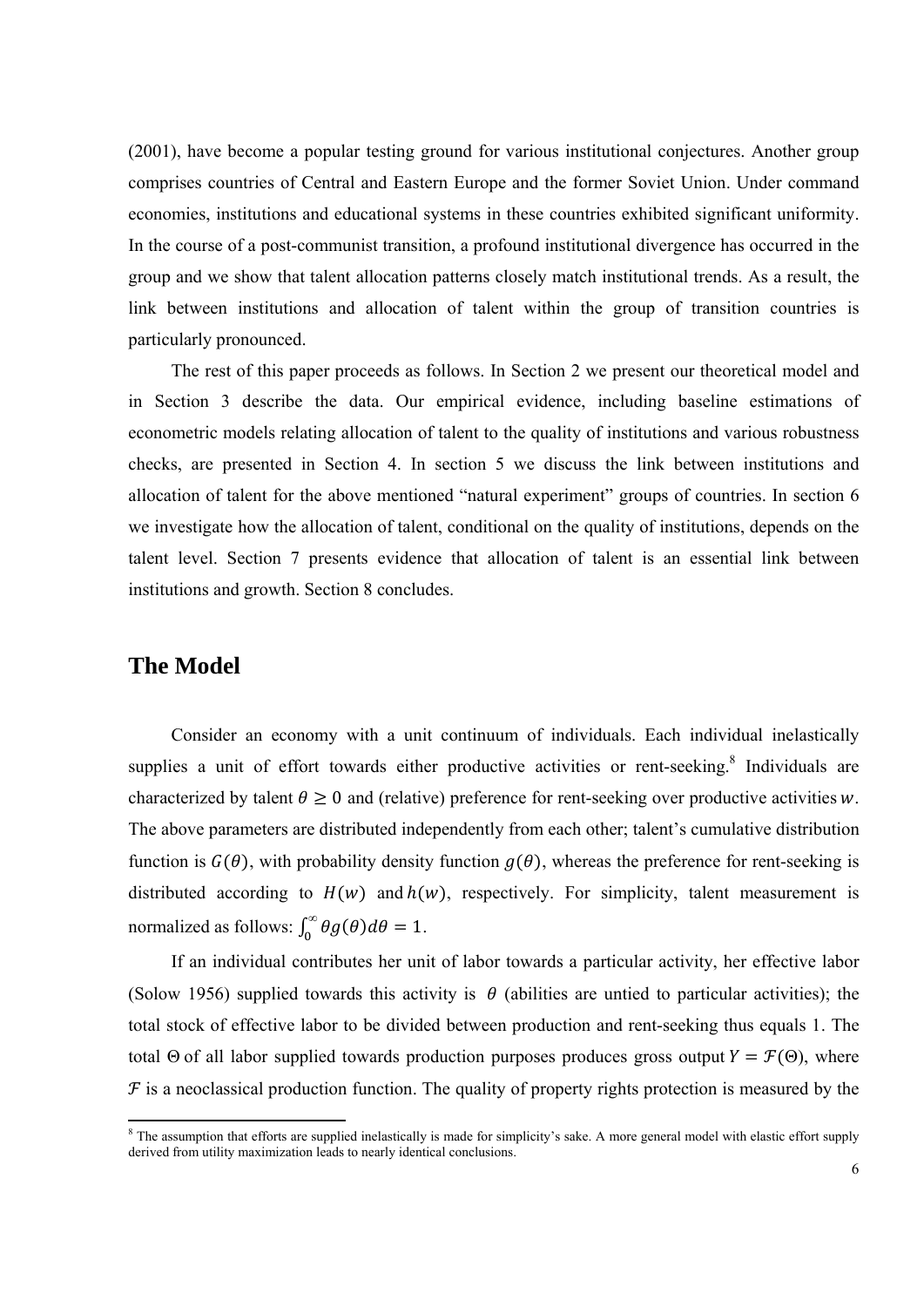share  $\sigma$  of the output that is paid to the owners of production inputs; in particular, assuming a competitive labor market, the rate of return to a unit of effective labor in production is  $\sigma \mathcal{F}'(\Theta)$ . The balance of the output  $(1 - \sigma) \mathcal{F}(\Theta)$  is divided, as in Tullock (1980), among rent-seekers in proportion to their effective labor supplied towards rent-seeing; hence the return to a unit of effective labor in rent-seeking is  $(1 - \sigma) \mathcal{F}(\Theta) / (1 - \Theta)$ .

An individual with characteristics  $(w, \theta)$  chooses production as an area of activity whenever

$$
\theta \sigma \mathcal{F}'(\Theta) > \frac{\theta (1 - \sigma) \mathcal{F}(\Theta)}{1 - \Theta} + w,
$$

or, denoting

$$
A \equiv \sigma \mathcal{F}'(\Theta) - (1 - \sigma) \mathcal{F}(\Theta) / (1 - \Theta) \tag{1}
$$

the difference of returns to a unit of effective labor in resp. production and rent seeking, whenever  $A\theta \geq w$ . Hence the share of those in the cohort with talent  $\theta$  who are engaged in production is  $H(A\theta)$ , and therefore

$$
\Theta = \int_0^\infty H(A\theta)\theta g(\theta)d\theta.
$$
 (2)

In equilibrium,  $\Theta$  and A are jointly determined from equations (1) and (2). Once A is known, the number (share)  $\Pi$  of agents participating in productive activities obtains as

$$
\Pi = \int_0^\infty H(A\theta)g(\theta)d\theta.
$$
 (3)

**Proposition.** For any level  $\sigma \in (0,1)$  of institutional quality there exists a unique equilibrium  $Θ = Θ(σ)$ ,  $A = A(σ)$ , where functions  $Θ(σ)$  and  $A(σ)$  are monotonically increasing in  $σ$ . The share of agents participating in productive activities  $\Pi = \Pi(\sigma)$  is also an increasing function of  $\sigma$ .

The proof follows immediately from the fact that equation (1) defines A as a *decreasing* function of  $\Theta$ , and, according to equation (2),  $\Theta$  is an *in*creasing function of A. Furthermore, for curve (1) in the  $(A, \Theta)$  axes one has  $\lim_{\Theta \to 0} A = \infty$  and  $\lim_{\Theta \to 1} A = -\infty$ , and for curve (2)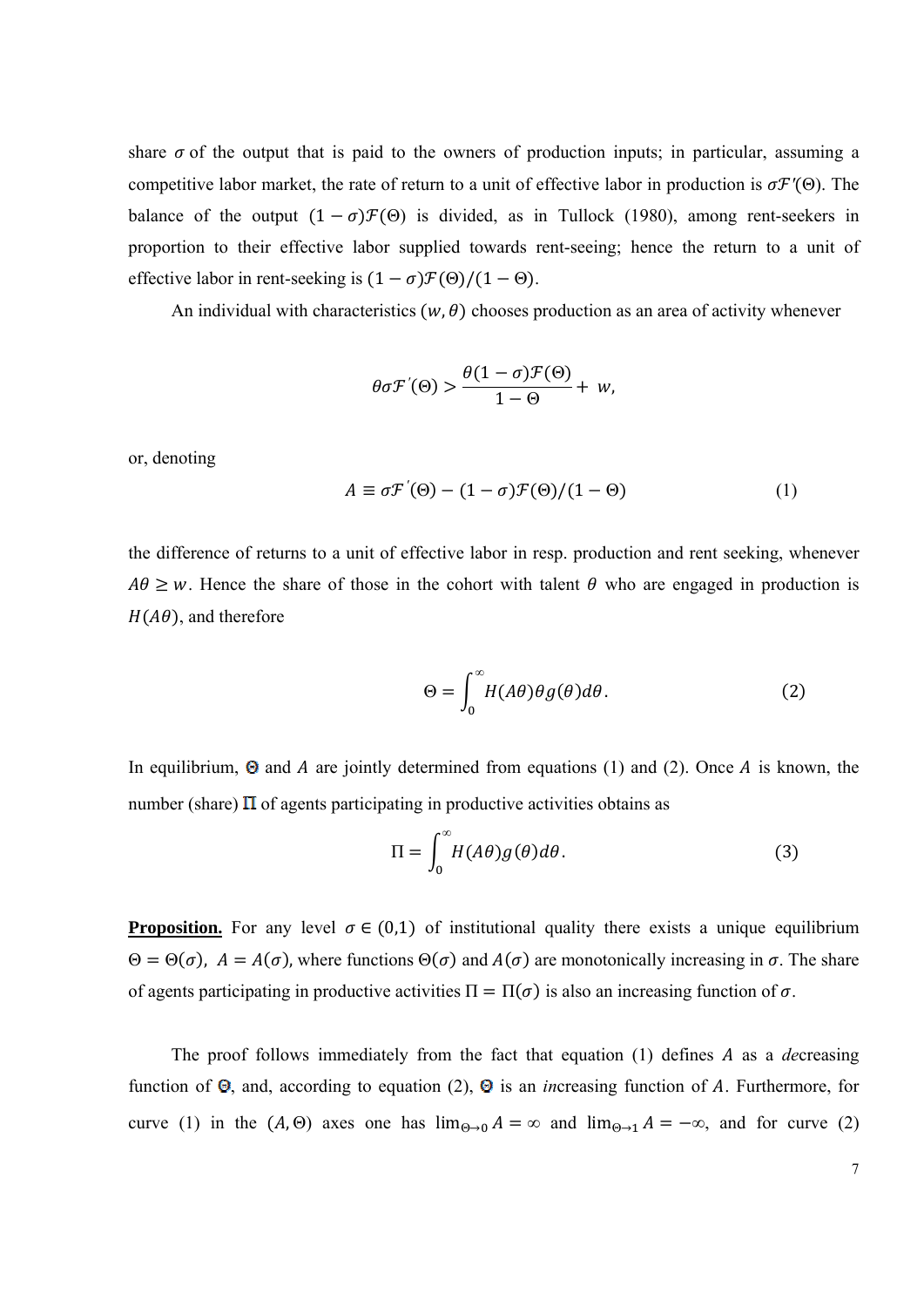$\lim_{A\to\infty} \Theta = 1$  and  $\lim_{A\to\infty} \Theta = 0$ . Therefore, both curves have a single intersection. To obtain the comparative statics results, notice that an increase in  $\sigma$  pushes the first curve up, while not affecting the second, and therefore shifting the intersection point upwards and to the right along the second curve. Since A is an increasing function of  $\sigma$ , so, according to (3), is  $\Pi$ .

The proposition shows that, indeed, an improvement of protection of property rights increases the ranks of those who are engaged in productive activities and reduces the number of rent-seekers. While this effect is plausible, it is not obvious a priori since an increase of those engaged in production triggers a counter-effect by increasing the gross output and hence its share available for rent-seeking, which could make the appeal of rent-seeking stronger, all else the same (Murphy, Shleifer, and Vishny 1991; Polishchuk and Savvateev 2004). However, the direct effect prevails, prompting the expected reaction of the equilibrium level of production efforts to improved property rights.

On the  $(w, \theta)$  plane that represents the continuum of agents, the ray  $w = A\theta$ ,  $\theta \ge 0$  separates those engaged in production from rent-seekers, located respectively to the left and right of the separation line. As the quality of institutions rises, this line rotates around the origin clock-wise, and becomes vertical in the intermediate position when  $A = 0$ , and thus production and rent-seeking offer the same returns per unit of effective labor. This simple observation leads to two interesting corollaries. First, when institutions are strong, i.e., when production earns higher returns than rentseeking and therefore  $A > 0$ , the share of those engaged in productive activities in the cohort with talent  $\theta$  increases as  $\theta$  rises, and hence only a small percentage among exceptionally gifted individuals are still engaged in rent-seeking, despite massive material losses that such a choice entails. This is evidence of increasing returns to scale in the allocation of talent,<sup>9</sup> which progressively drives rent-seeking out of cohorts with greater abilities. Vice versa, when institutions are weak  $(A < 0)$ , due to the same increasing returns to scale, rent-seeking increasingly crowds out productive activities from more talented cohorts and only those few who have strong innate aversion to rent-seeking can resist the temptation of growing material rewards associated with unproductive activities.

Second, individuals with a low level of talent are less sensitive to the quality of institutions than those with a greater level of talent. At the limit where  $\theta \to 0$ , institutions become irrelevant and the choice between production and rent-seeking is determined solely by non-material preferences. This means that, if individuals with abilities below a modest cutoff level  $\theta_0 > 0$  are excluded from

 9 For other versions and interpretations of this phenomenon, see Murphy, Shleifer, and Vishny (1991).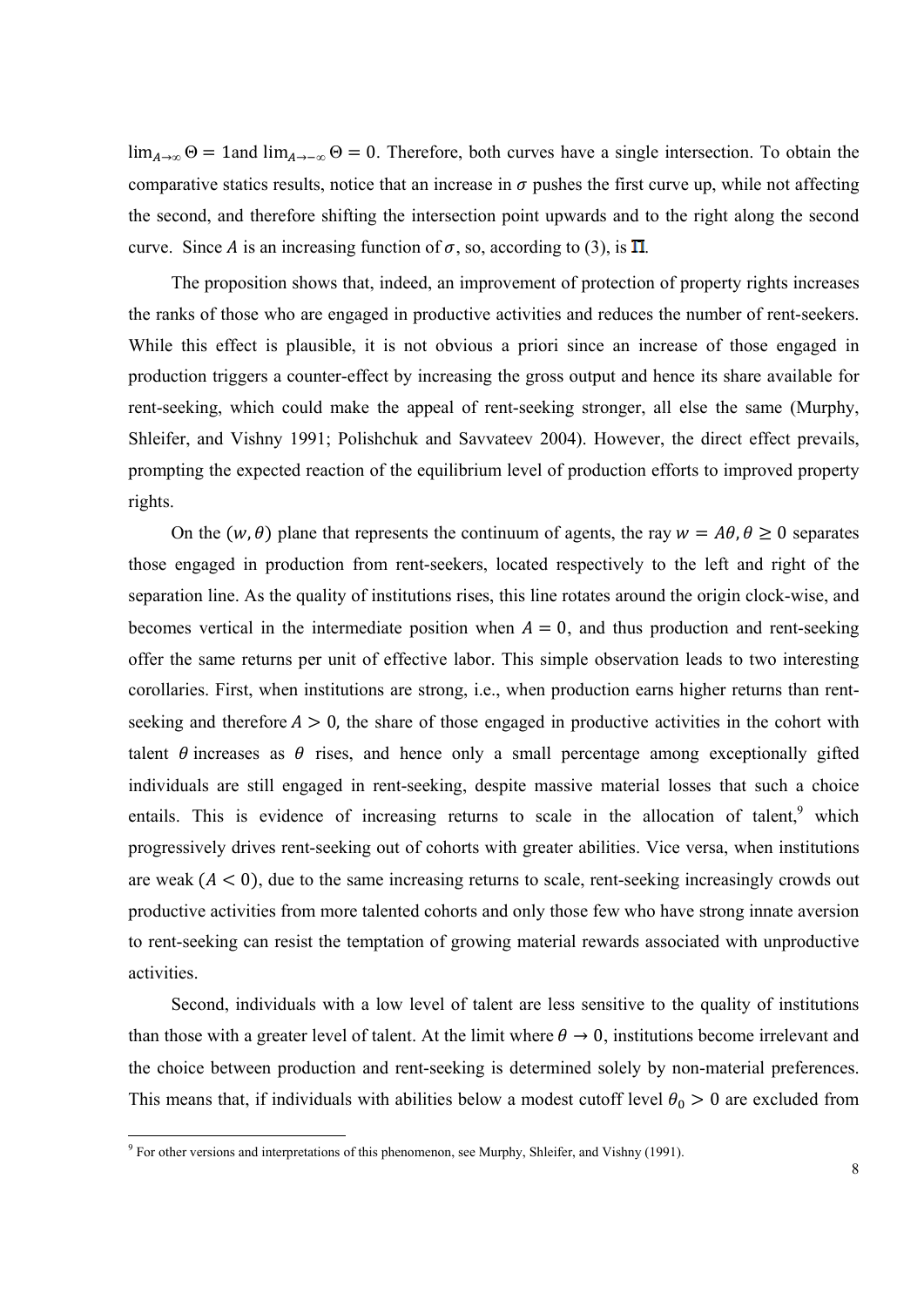consideration, the response to institutional change of those with  $\theta \ge \theta_0$  is more elastic than such a response for the full continuum of agents. More precisely, let

$$
\Pi(\sigma,\theta_0) = \frac{\int_{\theta_0}^{\infty} H(A(\sigma)\theta)g(\theta)d\theta}{1 - G(\theta_0)}
$$
(4)

be the share of those engaged in productive activities of all agents with  $\theta \ge \theta_0$  when the quality of institutions equals  $\sigma$ ; notice that  $\Pi(\sigma, 0) = \Pi(\sigma)$ . One can easily check that for a sufficiently small  $\theta_0 > 0$ 

$$
\Pi_{\sigma}(\sigma,\theta_0) > \Pi'(\sigma). \tag{5}
$$

Notice that not only the least, but also the most talented cohorts exhibit low sensitivity in their occupational choices to changes in the quality of institutions, assuming that the institutions before and after the change remain weak or strong. Indeed, due to the economy of scale, nearly all agents among those with exceptionally high talents are engaged in productive activities (when institutions are strong) or rent-seeking (if institutions are weak). However, when the institutions turn from weak to strong, the elasticity of response of highly talented agents rises sharply, and, at the limit, such response can be described by a step function that is equal zero for weak institutions and one for strong ones.

The above model allows for various extensions. We will mention here one of them where institutions affect not only payoffs in production and rent-seeking, but also cultural attitudes to such activities, as in Baumol (1990). In this case, stronger institutions increase aversion to rent-seeking in society; this can be reflected in the model by allowing the distribution of w to depend on  $\sigma$  as a parameter, with a cumulative distribution function  $H(w; \sigma)$  that is monotonically increasing in  $\sigma$ . In other words, the distribution of w for lower  $\sigma$  stochastically dominates such distribution for higher ones. In such a case, the impact of the quality of institutions on the allocation of talent becomes even sharper, as it is driven by two effects working in the same direction: the first affecting relative payoffs to production and rent-seeking, and the second affecting social attitudes to these activities.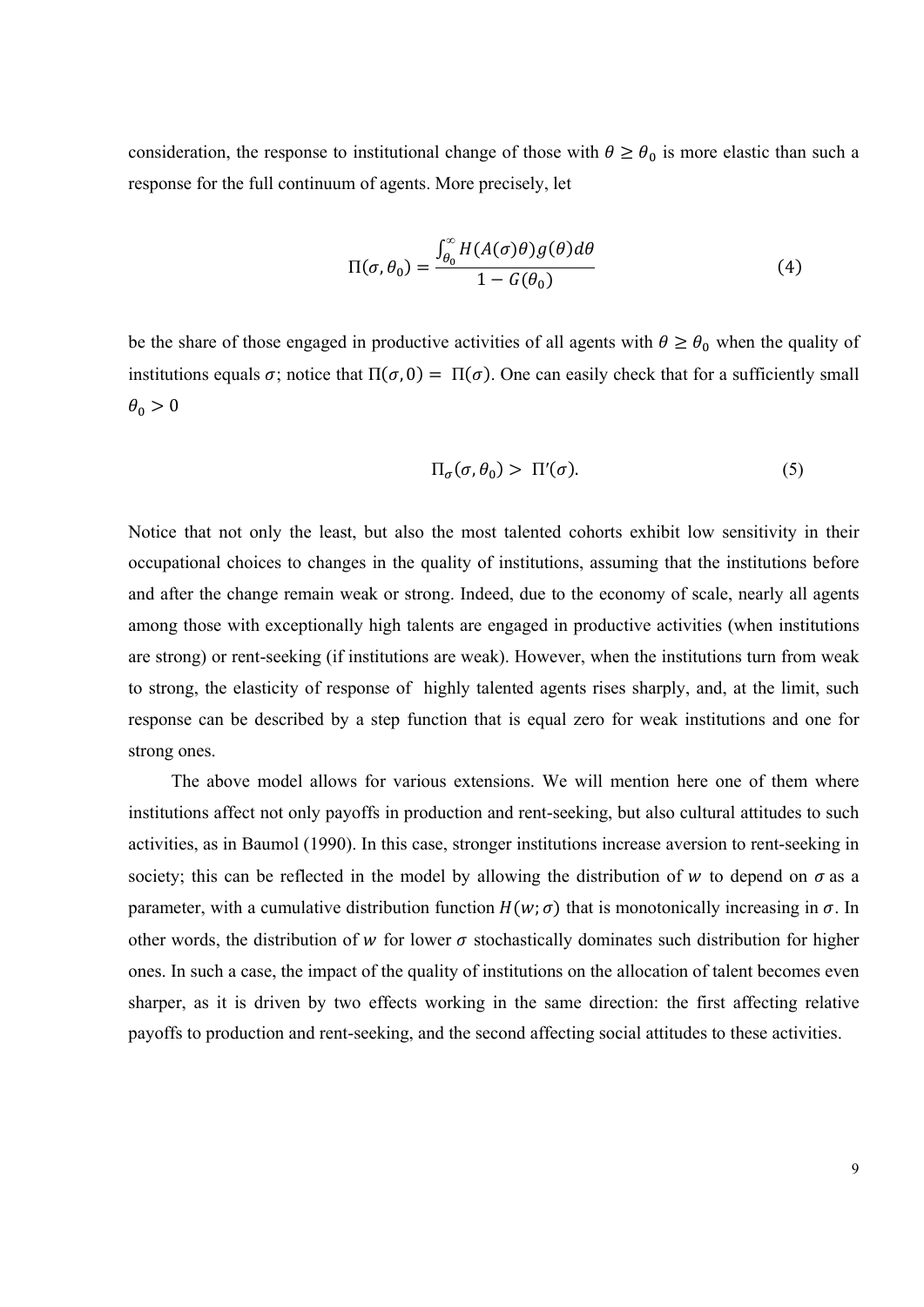## **Data**

Our theory implies that in countries with a firmly established rule of law and adequate protection of property rights, we should observe stronger interest in education that prepares students for productive activities, whereas poor institutions raise the attractiveness among younger people of subject areas that could equip for rent-seeking. Furthermore, such institution-related discrepancy should be more pronounced for an upper tail of the talent distribution. This justifies our empirical strategy to measure the allocation of talent in response to the quality of institutions by the enrollment (more precisely, graduation) of college and university students in different fields of study. As in Murphy, Shleifer, and Vishny (1991), we use the share of law school graduates as a proxy for the allocation of talent to unproductive activities (with the caveats made in the first section). The share of those majoring in sciences (broadly defined to include life and physical sciences, mathematics, and computing) is our measure of talent allocation towards productive activities.

Our source of data on student enrollment is the UNESCO Institute of Statistics.<sup>10</sup> which stores information on the number of graduates in tertiary education for 23 educational programs in 102 countries over the period from 1999 to 2009. Unfortunately, the database has quite a few gaps: for example, data on law school graduates are available for 26 countries in 2009 and 47 countries in 2008, but for only 9 countries in 2007. In order to maximize the number of observations, we treat available data as a cross section and take the latest available graduation data for a given field in a country. We believe that this should not significantly bias our results for two reasons. First, the cross-discipline structure of post-secondary education could be "sticky" due to supply-side constraints and multi-year lengths of academic programs. Second, most of the data are available for more recent years close to 2009: for instance, 80% of our data on law and science graduates are from the 2005-2009 period, so that the coverage of this period is fairly accurate and complete.

To measure the quality of institutions, we use the well-known World Bank's Governance Matters database (Kaufmann, Kraay, and Mastruzzi 2010) and take the following measures of institutional quality: rule of law (including the quality of contract enforcement, property rights, and courts); government effectiveness (quality of public service, policies, and independence from political pressure); and control of corruption and state capture. In addition, given the centrality of property rights protection for our analysis, we add the Heritage Foundation's property rights index

 $10<sub>www.uis.unesco.org</sub>$ ; we are grateful to UNESCO's Chiao-Ling Chien and Albert Motivans who kindly provided detailed data not available from UNESCO's open-access sources.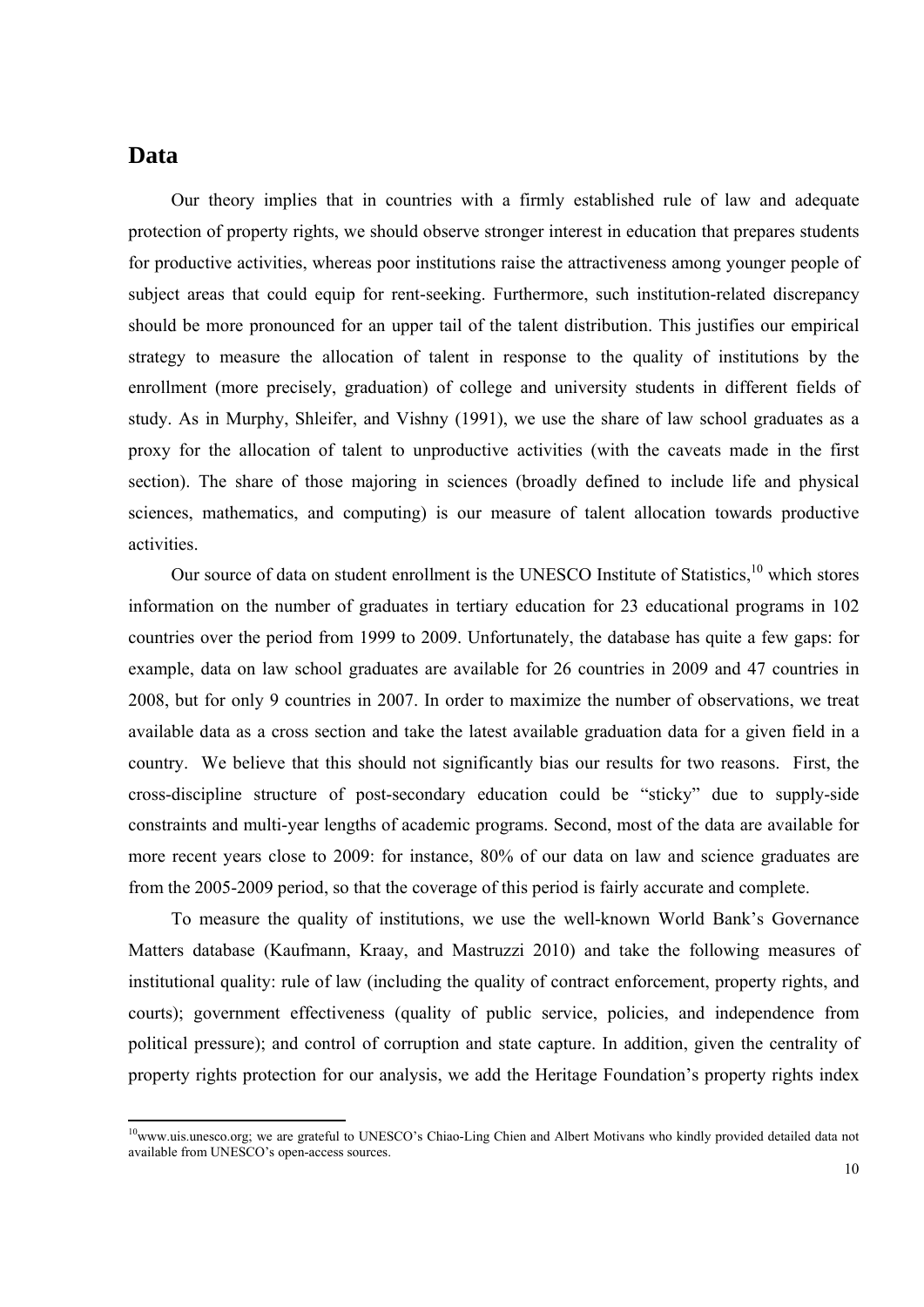to the list (Miller and Holmes 2010). We average these indexes for the 2000-2005 period and use the results as explanatory variables. Such choice of timing is essential for two reasons. First, it provides some assurance that the causality we seek to establish indeed runs from institutions to the allocation of talent (measured primarily for the 2005-2009 period), and, second, it reflects the fact that the choice of subject area is made several years prior to graduation.

We also add various control variables from the World Development Indicators database (WDI). Altogether, our sample includes 95 observations of countries for which all of the above dependent, independent, and control variables are available.

Table 1 contains descriptive statistics for the main variables. The table shows such statistics for all countries in the sample and also for sub-samples with stronger and weaker institutions above and below the median Rule of Law Index. In each case, we report means and standard deviations (in parenthesis), and the total number of countries for which data are available.

Simple comparisons of enrollment levels for sub-samples reveal stark differences between countries with strong and weak institutions. Thus, the average share of law school graduates in the countries with a weaker rule of law is almost twice as high as in countries where the rule of law is stronger. Conversely, the average share of science graduates for countries with above the median Rule of Law Index is more than 40% higher than the share for countries below the median. These differences are statistically significant at the 1% level.

|                                                           | All countries | Strong-<br>institution<br>countries | Weak-<br>institution<br>countries |
|-----------------------------------------------------------|---------------|-------------------------------------|-----------------------------------|
|                                                           | (1)           | (2)                                 | (3)                               |
| Share of Law graduates, %                                 | 6.22          | 4.21                                | 8.27                              |
|                                                           | (4.90)        | (2.90)                              | (5.66)                            |
| Share of Science graduates, %                             | 8.30          | 9.72                                | 6.84                              |
|                                                           | (4.63)        | (4.92)                              | (3.85)                            |
| Share of Medicine graduates, %                            | 8.91          | 9.76                                | 8.00                              |
|                                                           | (4.58)        | (4.68)                              | (4.36)                            |
| Difference between shares of law and science graduates, % | $-2.08$       | $-5.52$                             | 1.43                              |
|                                                           | (7.15)        | (5.90)                              | (6.64)                            |
| Rule of Law, average country index for 2000-2005          | 0.13          | 1.00                                | $-0.74$                           |
|                                                           | (1.01)        | (0.63)                              | (0.36)                            |
| Government Effectiveness, average index for 2000-2005     | 0.25          | 1.09                                | $-0.59$                           |
|                                                           | (1.02)        | (0.71)                              | (0.39)                            |
| Control of Corruption, average index for 2000-2005        | 0.19          | 1.03                                | $-0.68$                           |
|                                                           | (1.05)        | (0.79)                              | (0.37)                            |

#### **Table 1. Descriptive statistics**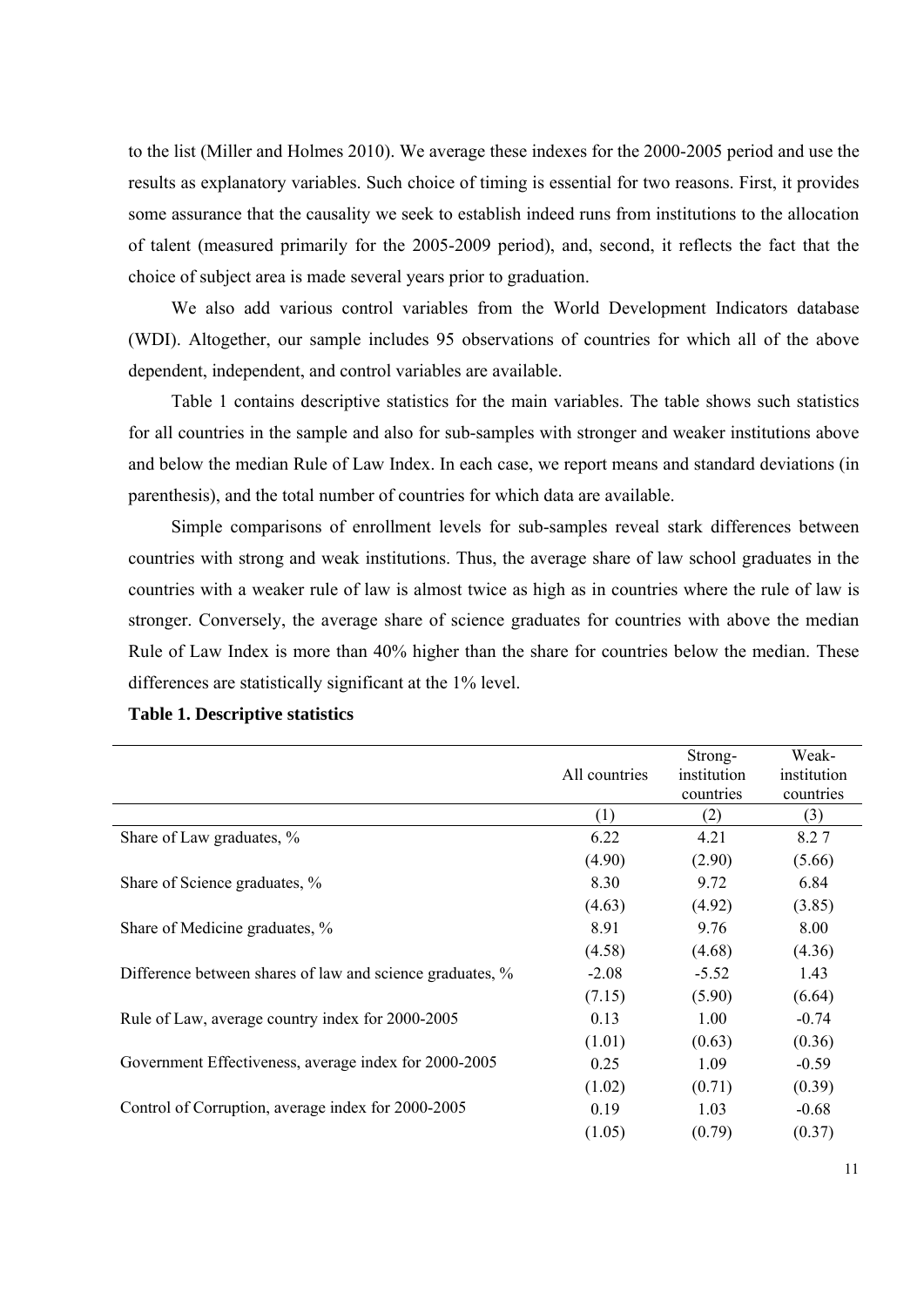| Private Property Protection, average index for 2000-2005 | 3.5      | 4.25        | 2.7     |
|----------------------------------------------------------|----------|-------------|---------|
|                                                          | (1.13)   | (0.81)      | (0.82)  |
| GDP per capita, PPP, in 2005 dollars                     | 15064    | 24 5 97     | 5 3 2 9 |
|                                                          | (13 873) | $(13\,378)$ | (4337)  |
| Average GDP growth rate per capita, 2000-2009, %         | 2.62     | 2.04        | 3.20    |
|                                                          | (2.49)   | (1.49)      | (3.11)  |
| Tertiary education, gross enrollment ratio, %            | 40.8     | 55.3        | 26.0    |
|                                                          | (27.9)   | (23.3)      | (24.2)  |
| Services, value added, % GDP                             | 59.0     | 66.4        | 51.6    |
|                                                          | (14.0)   | (11.3)      | (12.5)  |
| Oil reserves,                                            | 10 346   | 9983        | 10716   |
|                                                          | (38457)  | (45281)     | (30445) |
| Ethnolinguistic fractionalization index (ELF)            | 0.39     | 0.30        | 0.47    |
|                                                          | (0.25)   | (0.21)      | (0.25)  |
| Log Population                                           | 16.2     | 15.9        | 16.5    |
|                                                          | (1.5)    | (1.5)       | (1.4)   |
| English legal origin                                     | 0.24     | 0.31        | 0.17    |
| French legal origin                                      | 0.44     | 0.31        | 0.57    |
| Observations                                             | 95       | 48          | 47      |

*Notes:* Mean values of main variables with standard deviations in parentheses. Values of GDP per capita, Tertiary Schooling, Services, Oil reserves, and Population are for 2009.

The discrepancy in enrollment between the two groups of countries is even more striking if we use the differences between shares of law and science graduates, which show the *relative attractiveness* of different fields of study. For countries with weaker institutions, the average of such differences is positive and equals 1.43 percentage points, whereas for countries with stronger institutions it is negative and equals 5.52 percentage points. We treat this difference as yet another dependent variable whose distribution is closer to normal than the distributions of separate enrollment data for law and science.

## **Empirical Evidence**

We start with estimating cross-country regressions, relating the allocation of talent to indexes of institutional quality, which are as follows:

$$
(Un) productive Activities_{i} = \beta_0 + \beta_1 Institutional Quality_i + \beta_2 X_i + \varepsilon_i, (6)
$$

where  $(Un)$ *productive Activities* measures reflect the allocation of talent between subject areas of post-secondary education, *Institutional Quality* is one of the indexes listed in the previous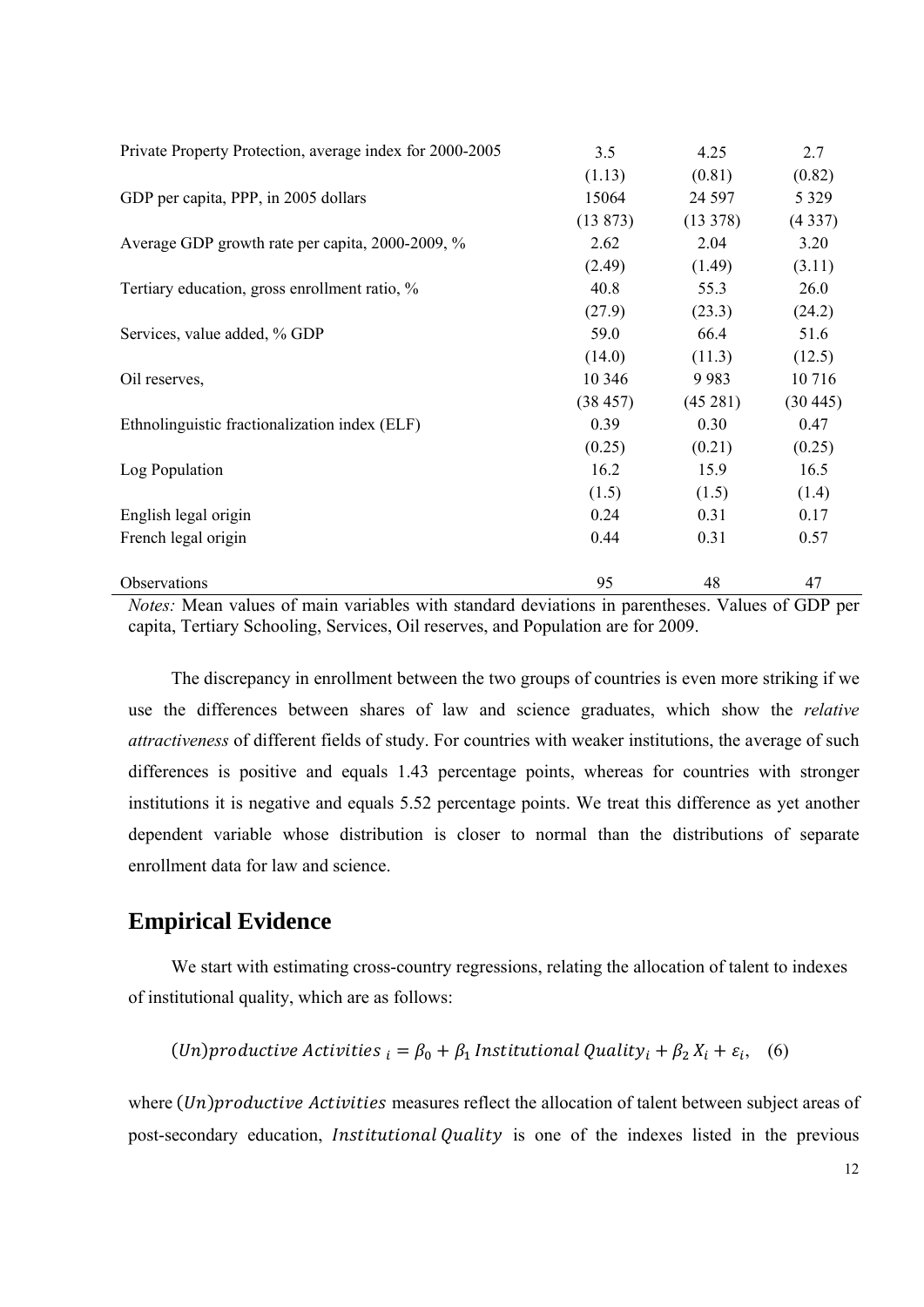section,  $X_i$  is the vector of additional covariates serving as control variables, and  $\varepsilon_i$  is the error term. The coefficient of interest is  $\beta_1$  capturing the impact of institutions on the allocation of talent.

 The set of control variables reflects factors other than institutions that could possibly influence the allocation of talent and that are commonly used in similar cross-country analyses.<sup>11</sup> First, we control for GDP per capita since it is plausible that wealthier and poorer countries have different reward structures which are not directly related to the quality of institutions, Furthermore, it is also conceivable that more economically advanced countries are able to afford more "capitalintensive" education in the sciences, and this supply-side effect could have an impact on the allocation of talent. Second, we control for GDP structure measured by the share of services in GDP, which could be correlated with the demand for different professions. Third, there could be a link between the size and structure of the student body, and hence we control for the aggregate enrollment in tertiary education.

 Allocation of talent could be affected by natural resources (Gylafson 2001; Alexeev and Conrad 2011). In particular, a massive resource sector could suppress investments in human capital and increase the relative attractiveness of rent-seeking over productive activities, which is a part of the "resource-curse syndrome". We use data on oil reserves from the CIA World Factbook online<sup>12</sup> as a control variable to account for such a link (in some specifications this variable was replaced by the share of natural-resource rents in GDP, with similar effects). Our controls also include population (as a proxy for market size) and an ethnic fractionalization index derived by Alesina (2003). To eliminate the possible impact of economic inequality, we include as yet another control variable the Gini coefficients obtained from the United Nations Statistical Database<sup>13</sup>. The trade-to-GDP ratios reflect the openness of national economies. Finally, we control for the percentage of post-secondary degree holders who emigrate to other countries (obtained from the WDI) which could potentially "divorce" educational choices from the quality of national institutions.

In the first specification, we estimate model (1) with the share of law graduates as a dependent variable and report these results in Table 2. In the first column with no control variables, the coefficient of the Rule of Law Index is, as expected, negative and highly significant. When we add one after the other our control variables (columns (2) to (8)), the negative association between institutional quality and law school graduation remains highly significant and grows in magnitude.

<u> Alexandria de la construcción de la construcción de la construcción de la construcción de la construcción de</u>

<sup>11</sup>See e.g. Barro 1991; Knack and Keefer 1995; Hall and Jones 1999; La Porta et al. 1999; Acemoglu, Johnson, and Robinson 2001; Rodrik, Subramanian, and Trebbi 2004.

<sup>12</sup> www.cia.gov/library/publications/the-world-factbook/index.html

<sup>13</sup> http://data.un.org/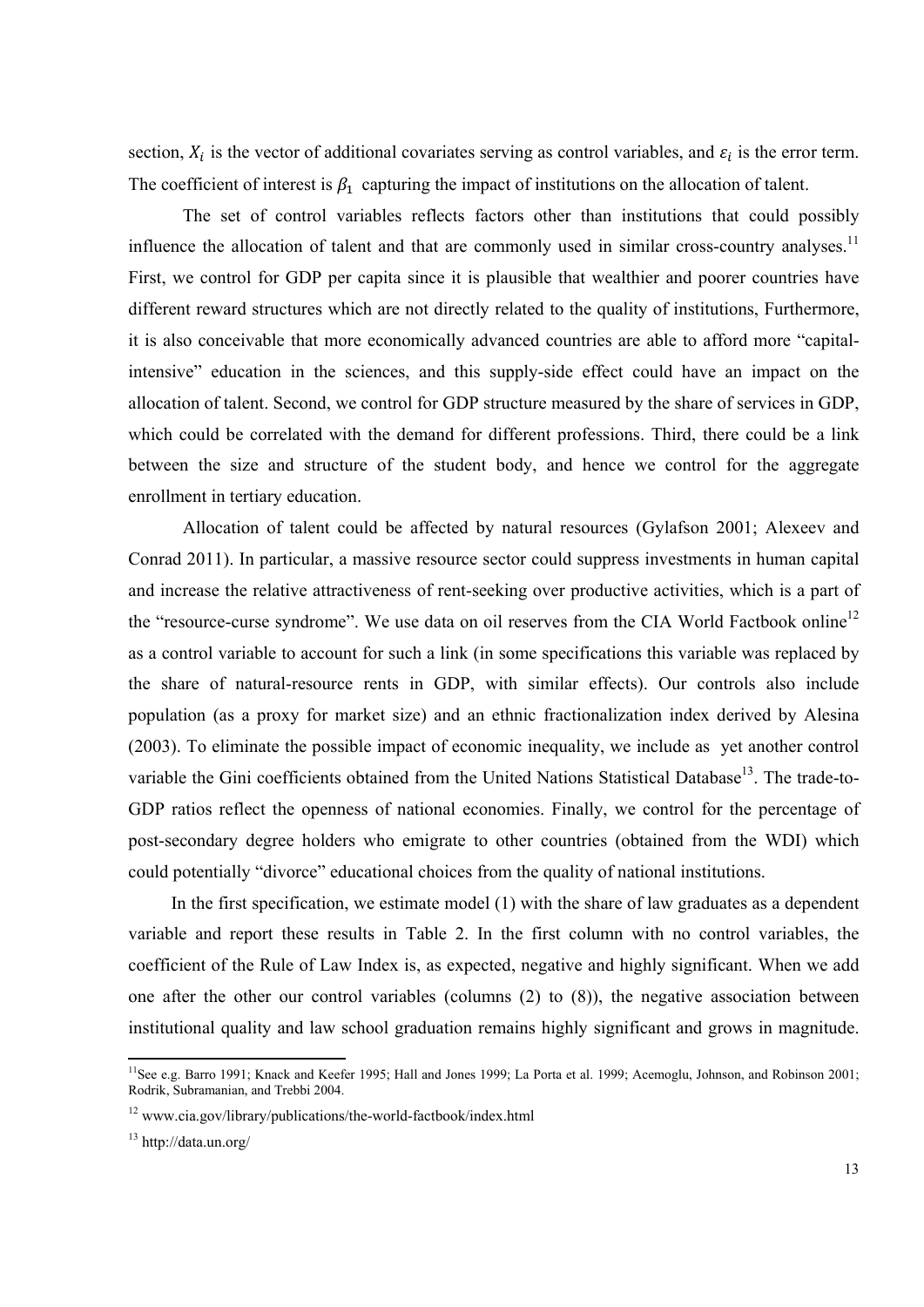Among the control variables, oil reserves have a positive and mildly significant coefficient, which is consistent with the impact of the "resource curse" on the allocation of talent. The coefficient of the openness index is also significant and negative, perhaps reflecting the well-established contribution of international trade to the global competitiveness of the national economy (Frenkel and Romer 1999), which reduces opportunities for rent-seeking. Finally, the coefficient of emigration of university graduates is negative and significant at the  $10\%$  level – the possibility to seek employment abroad reduces the appeal of studying law. One explanation is that such education is country-specific,  $14$  but another possible reason is that the option to seek employment in countries with better institutions increases the incentive to obtain directly productive skills.

|                                            | Dependent variable: Share of Law graduates |                             |                             |                             |                             |                              |                             |                             |                                 |
|--------------------------------------------|--------------------------------------------|-----------------------------|-----------------------------|-----------------------------|-----------------------------|------------------------------|-----------------------------|-----------------------------|---------------------------------|
|                                            | (1)                                        | (2)                         | (3)                         | (4)                         | (5)                         | (6)                          | (7)                         | (8)                         | (9)                             |
| Rule of Law                                | $-0.380***$                                | $-0.530***$                 | $-0.589***$                 | $-0.578***$                 | $-0.581***$                 | $-0.563***$                  | $-0.486***$                 | $-0.487***$                 | $-0.466***$                     |
| Log GDP per capita                         | (0.100)                                    | (0.161)<br>0.218<br>(0.170) | (0.172)<br>0.218<br>(0.167) | (0.168)<br>0.207<br>(0.174) | (0.171)<br>0.232<br>(0.181) | (0.170)<br>0.0571<br>(0.194) | (0.168)<br>0.157<br>(0.220) | (0.165)<br>0.167<br>(0.218) | (0.119)<br>$-0.0461$<br>(0.128) |
| School Tertiary                            |                                            | $-0.335$<br>(0.516)         | $-0.422$<br>(0.471)         | $-0.433$<br>(0.471)         | $-0.366$<br>(0.481)         | $-0.0516$<br>(0.461)         | $-0.581$<br>(0.514)         | $-0.882*$<br>(0.519)        | $0.609*$<br>(0.359)             |
| Services, % of GDP                         |                                            |                             | 0.777<br>(1.014)            | 0.837<br>(1.040)            | 0.776<br>(1.053)            | 1.500<br>(1.060)             | 1.466<br>(1.046)            | 1.411<br>(1.009)            | $1.770**$<br>(0.832)            |
| Log Oil reserves                           |                                            |                             |                             | 0.00545<br>(0.0259)         | $-2.57e-0.5$<br>(0.0255)    | $0.0626**$<br>(0.0307)       | 0.0542<br>(0.0375)          | 0.0462<br>(0.0354)          | $0.0575**$<br>(0.0238)          |
| Ethnic Fractionalization                   |                                            |                             |                             |                             | 0.285<br>(0.542)            | 0.327<br>(0.509)             | 0.286<br>(0.503)            | 0.338<br>(0.500)            | $-0.116$<br>(0.342)             |
| Log Populaion                              |                                            |                             |                             |                             |                             | $-0.219***$<br>(0.0779)      | $-0.357***$<br>(0.0886)     | $-0.405***$<br>(0.0873)     | $-0.178***$<br>(0.0596)         |
| Gini coefficient                           |                                            |                             |                             |                             |                             |                              | 0.925<br>(0.0134)           | 0.767<br>(1.318)            |                                 |
| Trade to GDP ratio                         |                                            |                             |                             |                             |                             |                              | $-0.526**$<br>(0.00228)     | $-0.555**$<br>(0.219)       |                                 |
| Emigration rate of<br>tertiary educated, % |                                            |                             |                             |                             |                             |                              |                             | $-0.0167*$                  |                                 |
| Constant                                   | 0.109                                      | $-1.707$                    | $-2.123$                    | $-2.072$                    | $-2.379$                    | 1.947                        | 3.726                       | (0.00842)<br>4.925*         | 1.749                           |
|                                            | (0.105)                                    | (1.362)                     | (1.319)                     | (1.337)                     | (1.470)                     | (2.125)                      | (2.658)                     | (2.625)                     | (1.571)                         |
| Observations<br>R-squared                  | 95<br>0.145                                | 95<br>0.165                 | 95<br>0.171                 | 95<br>0.171                 | 95<br>0.175                 | 95<br>0.230                  | 81<br>0.322                 | 81<br>0.365                 | 87<br>0.278                     |

**Table 2.OLS Regressions for Share of Law School Graduates** 

Robust standard errors in parentheses \*\*\*  $p<0.01$ , \*\*  $p<0.05$ , \*  $p<0.1$ 

<sup>&</sup>lt;sup>14</sup> We owe this observation to Michael Alexeev.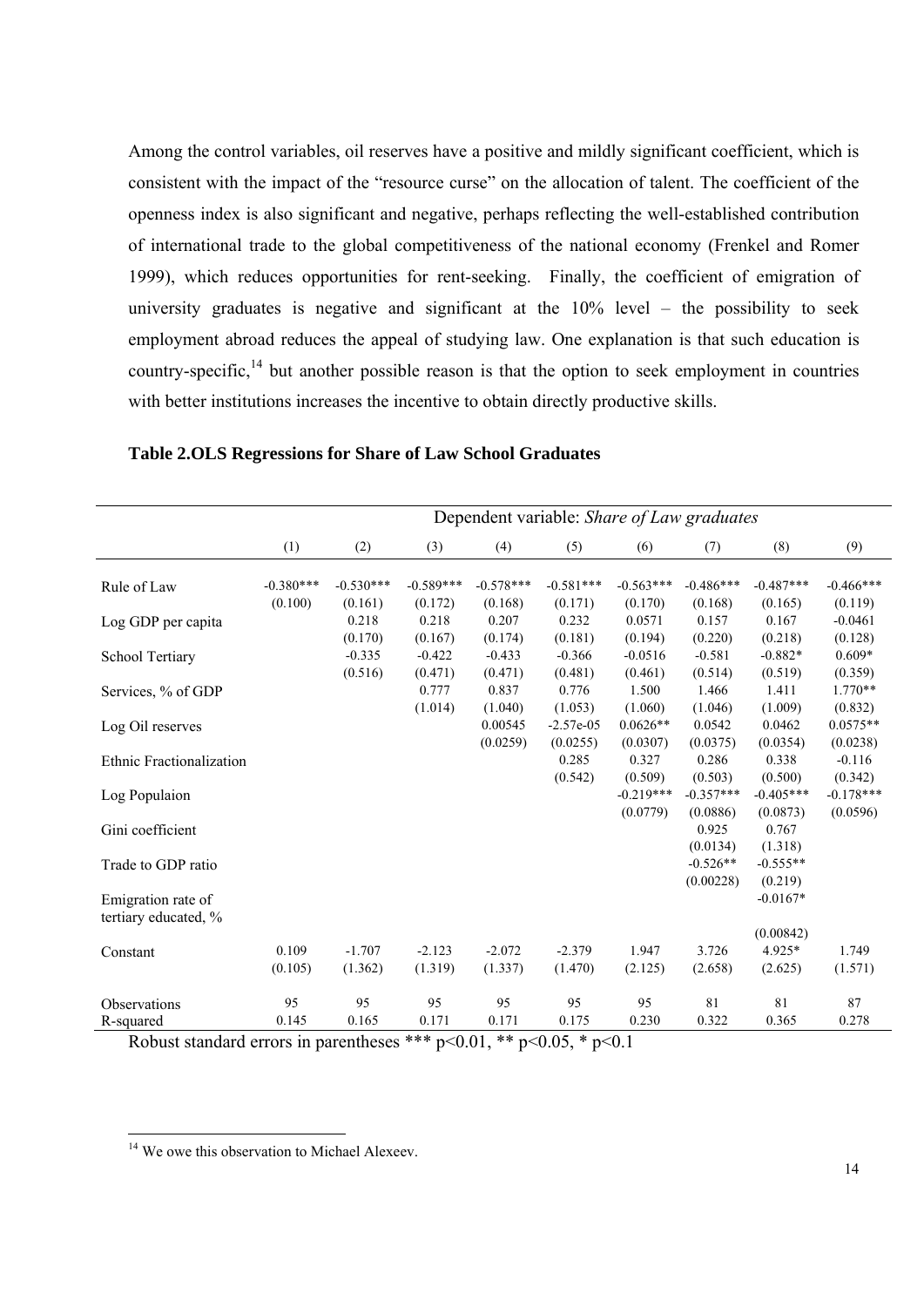An inspection of post-estimation residuals reveals several outliers which represent mostly lowand lower middle-income countries with weak institutions, such as Angola, Cameroon, Colombia, Madagascar, Mauritania, Mozambique, Swaziland and Malta. To ensure that our results are not driven by outliers, we exclude them from the sample and report this estimation in column (9). The Rule of Law Index remains statistically significant at the 1% level with a slightly lower coefficient: a increase of one standard deviation in the rule of law is associated with a decrease of 0.47 standard deviations in the share of law graduates. The scatter plot for this estimation is shown in Figure 1.



Figure 1. Quality of Institutions and Graduation in Law

In the next regression (Table 3) the dependent variable is the share of science graduates, while the procedure otherwise remains the same. This time the coefficient of interest is positive, as expected, and in most specifications significant at the 1% or 5% levels. On average across specifications, an improvement of one standard deviation in the rule of law, holding other factors constant, is associated with an increase of 0.25 standard deviations in the share of science graduates. Figure 2 shows the scatter plot for column (8) with outliers eliminated.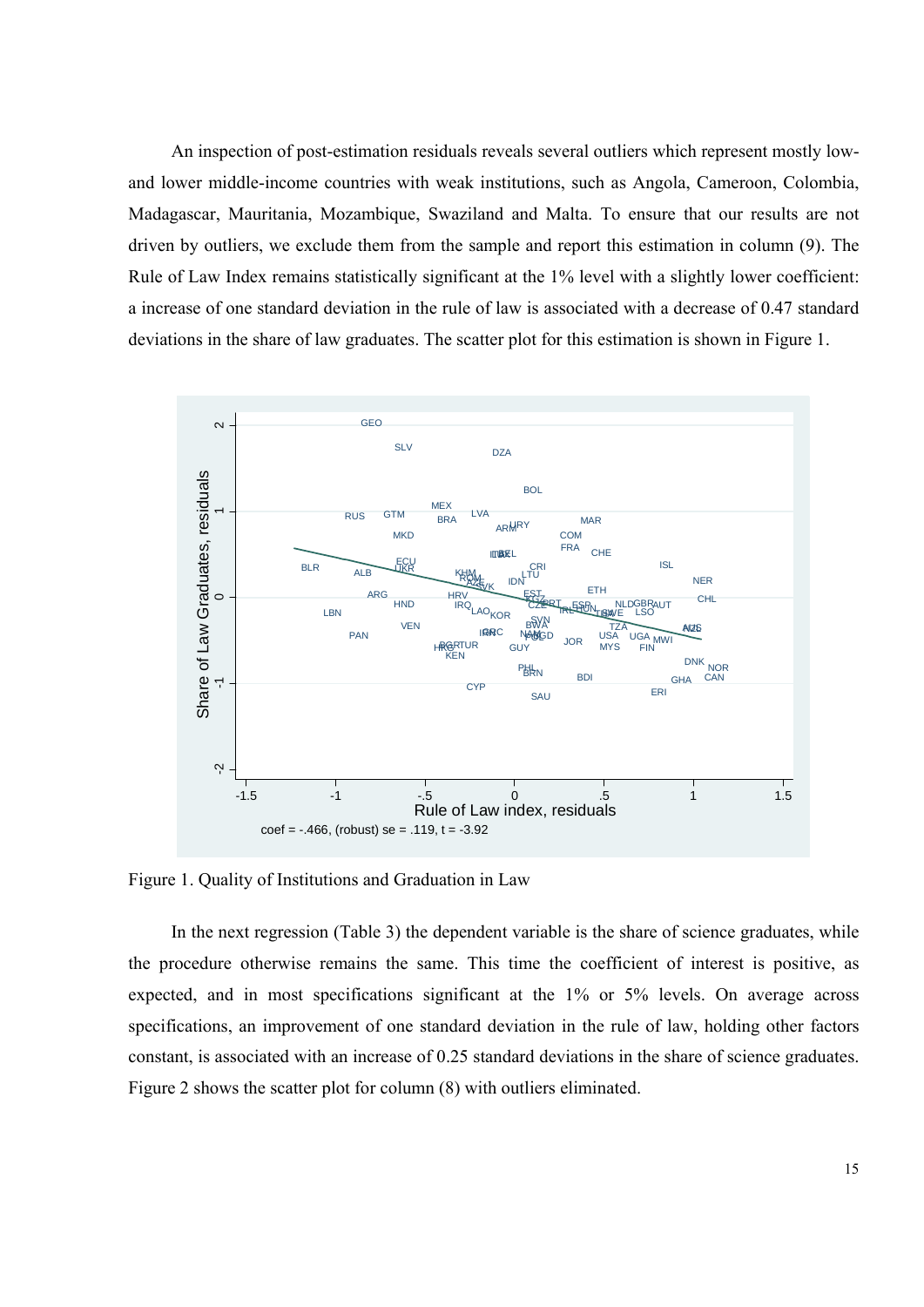|                                            | Tubic of OLD INGLESSIONS for Share of Science Graduates<br>Dependent variable: Share of Science graduates |                        |                       |                       |                       |                        |                       |                       |                        |
|--------------------------------------------|-----------------------------------------------------------------------------------------------------------|------------------------|-----------------------|-----------------------|-----------------------|------------------------|-----------------------|-----------------------|------------------------|
|                                            | (1)                                                                                                       | (2)                    | (3)                   | (4)                   | (5)                   | (6)                    | (7)                   | (8)                   | (9)                    |
| Rule of Law                                | $0.234***$<br>(0.0740)                                                                                    | $0.257***$<br>(0.0970) | $0.205*$<br>(0.106)   | $0.258**$<br>(0.120)  | $0.258**$<br>(0.120)  | $0.252**$<br>(0.118)   | $0.262**$<br>(0.117)  | $0.263**$<br>(0.115)  | $0.326***$<br>(0.0919) |
| Log GDP percapita                          |                                                                                                           | 0.194<br>(0.137)       | 0.194<br>(0.132)      | 0.134<br>(0.142)      | 0.137<br>(0.148)      | 0.191<br>(0.148)       | 0.250<br>(0.179)      | 0.247<br>(0.182)      | $-0.000884$<br>(0.110) |
| School Tertiary                            |                                                                                                           | $-1.261**$<br>(0.565)  | $-1.339**$<br>(0.574) | $-1.395**$<br>(0.574) | $-1.386**$<br>(0.563) | $-1.482***$<br>(0.558) | $-1.179**$<br>(0.495) | $-1.093*$<br>(0.554)  | $-0.470$<br>(0.293)    |
| Services, % GDP                            |                                                                                                           |                        | 0.700<br>(0.744)      | 1.020<br>(0.714)      | 1.012<br>(0.707)      | 0.789<br>(0.746)       | 0.235<br>(0.736)      | 0.250<br>(0.750)      | $-0.0459$<br>(0.599)   |
| Log Oil reserves                           |                                                                                                           |                        |                       | 0.0289<br>(0.0211)    | 0.0281<br>(0.0226)    | 0.00887<br>(0.0272)    | $-0.0119$<br>(0.0286) | $-0.0096$<br>(0.0281) | 0.00421<br>(0.0214)    |
| Ethnic Fractionalization                   |                                                                                                           |                        |                       |                       | 0.0378<br>(0.356)     | 0.0249<br>(0.360)      | 0.493<br>(0.380)      | 0.478<br>(0.384)      | 0.125<br>(0.291)       |
| Log Populaion                              |                                                                                                           |                        |                       |                       |                       | 0.0674<br>(0.0530)     | $0.114**$<br>(0.0509) | $0.128**$<br>(0.0485) | $0.0773*$<br>(0.0425)  |
| Gini coefficient                           |                                                                                                           |                        |                       |                       |                       |                        | $-0.0210$<br>(0.845)  | 0.0243<br>(0.833)     |                        |
| Trade to GDP ratio                         |                                                                                                           |                        |                       |                       |                       |                        | 0.289<br>(0.248)      | 0.297<br>(0.248)      |                        |
| Emigration rate of<br>tertiary educated, % |                                                                                                           |                        |                       |                       |                       |                        |                       | 0.00478<br>(0.0053)   |                        |
| Constant                                   | $-0.240***$<br>(0.0718)                                                                                   | $-1.487$<br>(1.044)    | $-1.861$<br>(1.141)   | $-1.594$<br>(1.211)   | $-1.635$<br>(1.307)   | $-2.964*$<br>(1.544)   | $-4.487**$<br>(1.935) | $-4.83**$<br>(1.850)  | $-1.453$<br>(1.349)    |
| Observations<br>R-squared                  | 95<br>0.102                                                                                               | 95<br>0.199            | 95<br>0.208           | 95<br>0.223           | 95<br>0.223           | 95<br>0.233            | 81<br>0.339           | 81<br>0.346           | 90<br>0.211            |

**Table 3. OLS Regressions for Share of Science Graduates** 

Robust standard errors in parentheses \*\*\* p<0.01, \*\* p<0.05, \* p<0.1



Figure 2. Quality of Institutions and Science Graduates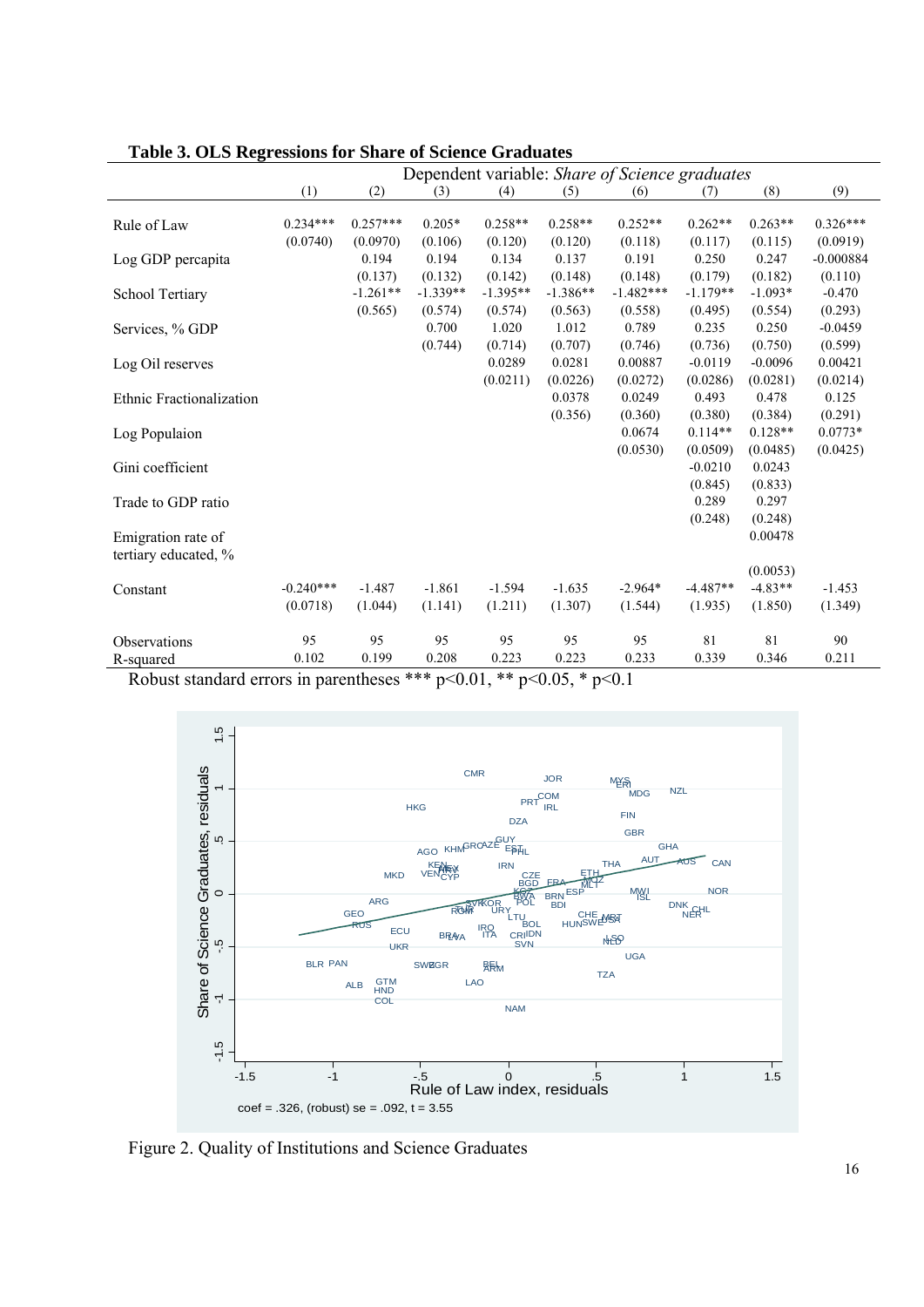Since the quality of institutions is negatively associated with the share of law students and positively associated with the share of those majoring in sciences, the difference between these two shares should be particularly sensitive to institutional quality. We test this for all four measures of institutional performance listed in the previous section and present in Table 4 the estimation results with main control variables included.

|                                 | Dependent variable: Difference between Shares of Law<br>and Science graduates |                      |             |             |  |  |
|---------------------------------|-------------------------------------------------------------------------------|----------------------|-------------|-------------|--|--|
|                                 | (1)                                                                           | (2)                  | (3)         | (4)         |  |  |
| Rule of Law                     | $-0.552***$                                                                   |                      |             |             |  |  |
|                                 | (0.146)                                                                       |                      |             |             |  |  |
| Government Effectiveness        |                                                                               | $-0.387**$           |             |             |  |  |
|                                 |                                                                               | (0.152)              |             |             |  |  |
| Control for Corruption          |                                                                               |                      | $-0.383***$ |             |  |  |
|                                 |                                                                               |                      | (0.117)     |             |  |  |
| Private Property Protection     |                                                                               |                      |             | $-0.294**$  |  |  |
|                                 |                                                                               |                      |             | (0.133)     |  |  |
| Log GDP percapita               | $-0.116$                                                                      | $-0.188$             | $-0.228$    | $-0.339*$   |  |  |
|                                 | (0.170)                                                                       | (0.188)              | (0.164)     | (0.187)     |  |  |
| School Tertiary                 | $1.152**$                                                                     | $1.153**$            | $1.140**$   | 1.013       |  |  |
|                                 | (0.561)                                                                       | (0.575)              | (0.569)     | (0.696)     |  |  |
| Services, % GDP                 | 0.298                                                                         | 0.0628               | 0.218       | 0.101       |  |  |
|                                 | (0.873)                                                                       | (0.941)              | (0.890)     | (0.971)     |  |  |
| Log Oil reserves                | 0.0318                                                                        | 0.0440               | $0.0520*$   | $0.0589**$  |  |  |
|                                 | (0.0307)                                                                      | (0.0306)             | (0.0302)    | (0.0295)    |  |  |
| <b>Ethnic Fractionalization</b> | 0.182                                                                         | 0.236                | 0.144       | 0.0169      |  |  |
|                                 | (0.421)                                                                       | (0.432)              | (0.435)     | (0.518)     |  |  |
| Log Populaion                   | $-0.190***$                                                                   | $-0.179**$           | $-0.208***$ | $-0.219***$ |  |  |
|                                 | (0.0671)                                                                      | (0.0682)             | (0.0658)    | (0.0739)    |  |  |
| Constant                        | 3.487*                                                                        | 4.060*               | $4.777**$   | $7.135***$  |  |  |
|                                 | (1.994)                                                                       | (2.127)              | (1.848)     | (1.995)     |  |  |
| Observations                    | 95                                                                            | 95                   | 95          | 83          |  |  |
| R-squared                       | 0.310                                                                         | 0.246                | 0.266       | 0.301       |  |  |
| n 1 <i>i 1</i> 1                | $\sqrt{1}$<br>مله مله مله<br>$\sqrt{2}$ $\sqrt{1}$ $\sqrt{2}$                 | $\Omega \cap \Gamma$ | $\sim$ 1    |             |  |  |

#### **Table 4.OLS Regressions for Difference between Shares of Law School and Science Graduates**

Robust standard errors in parentheses \*\*\*  $p<0.01$ , \*\*  $p<0.05$ , \*  $p<0.1$ 

All four indexes of institutional performance are strongly negatively associated with the dependent variable, which is consistent with our hypotheses. The strength of this connection can be seen from the fact that a one standard deviation increase in the Rule of Law Index is associated with a 0.55 standard deviations decrease in the difference between the shares of law and science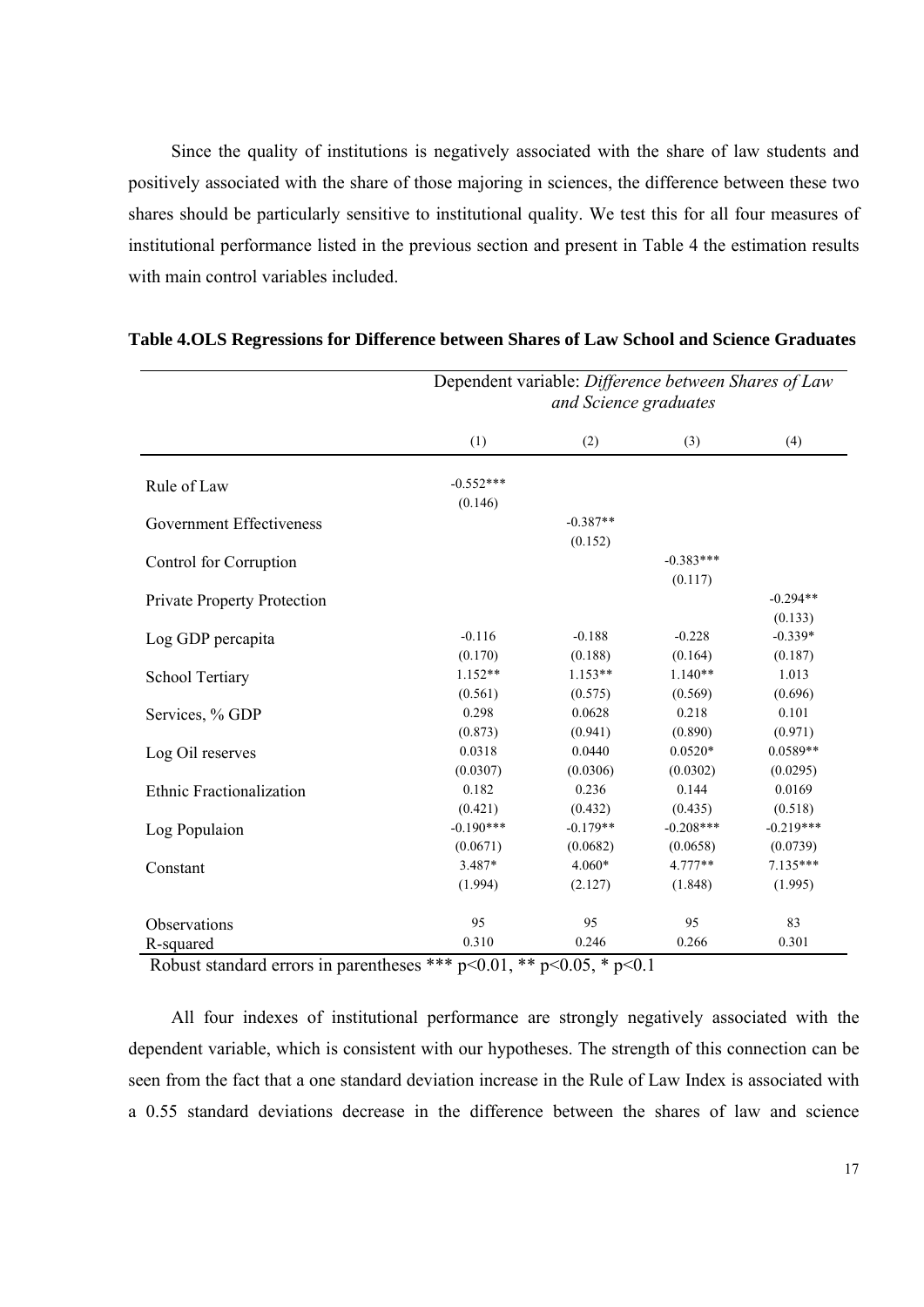graduates. The scatter plot for the estimation with the Rule of Law Index as the dependent variable further illustrates this clearly expressed link.



Figure 3. Quality of Institutions and Difference between Law and Science Graduates

We use various modifications of our empirical model to check the robustness of the above findings, particularly to address the concern that our control variables do not fully eliminate an omitted variable bias that could be expected for the extremely diverse group of countries in our sample. To do so we reduce the sample to various more homogeneous sub-groups and estimate model (6) for such sub-groups with the Rule of Law Index as a measure of institutional quality and the difference between law and science graduates as the dependent variable. First, we restrict our estimation to poorer countries by excluding OECD and high-income non-OECD countries (according to the World Bank's classifications). Next, we perform the opposite exercise by retaining only the wealthier part of the sample. The two other estimations are confined to former colonies of European powers and to post-communist transition countries in Central and Eastern Europe and the former Soviet Union (we will return to these subgroups in Section 5).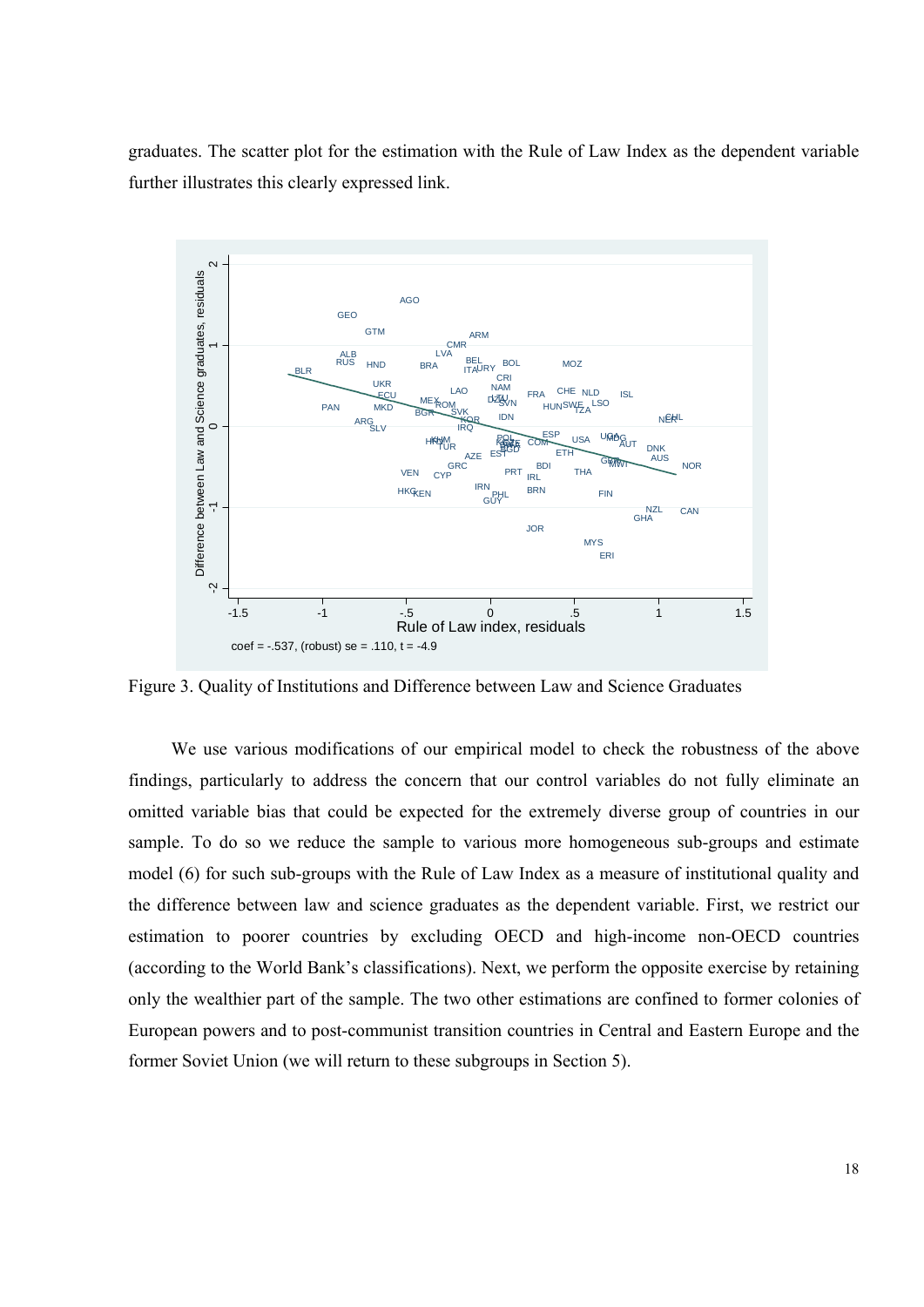#### **Table 5. Robustness Checks**

|                          | Dependent variable: Difference between Shares of Law and Science  |                                               |                                        |                                       |                                                    |                                                      |  |  |
|--------------------------|-------------------------------------------------------------------|-----------------------------------------------|----------------------------------------|---------------------------------------|----------------------------------------------------|------------------------------------------------------|--|--|
|                          | graduates                                                         |                                               |                                        |                                       |                                                    |                                                      |  |  |
|                          | Without<br><b>OECD</b><br>and High-<br>Income<br>Countries<br>(1) | Without<br>Low-<br>Income<br>Countries<br>(2) | Post-<br>Communist<br>Countries<br>(3) | Former<br>European<br>Colonies<br>(4) | Full<br>Sample<br>with<br>dummy<br>for Asia<br>(5) | Full<br>Sample<br>with<br>dummy for<br>Africa<br>(6) |  |  |
| Rule of Law              | $-0.697***$                                                       | $-0.488***$                                   | $-0.912***$                            | $-0.737***$                           | $-0.636***$                                        | $-0.631***$                                          |  |  |
|                          | (0.258)                                                           | (0.181)                                       | (0.148)                                | (0.232)                               | (0.140)                                            | (0.165)                                              |  |  |
| Log GDP per capita       | 0.0930                                                            | $-0.368$                                      | $-0.432**$                             | 0.0665                                | 0.00175                                            | $-0.0149$                                            |  |  |
|                          | (0.188)                                                           | (0.239)                                       | (0.158)                                | (0.203)                               | (0.163)                                            | (0.184)                                              |  |  |
| School Tertiary          | 0.307                                                             | $1.210**$                                     | $1.421***$                             | 0.0892                                | $0.995*$                                           | $1.354**$                                            |  |  |
|                          | (0.575)                                                           | (0.557)                                       | (0.398)                                | (0.989)                               | (0.545)                                            | (0.567)                                              |  |  |
| Services, % GDP          | 0.680                                                             | 0.804                                         | 3.946***                               | 1.095                                 | $-0.613$                                           | 0.397                                                |  |  |
|                          | (1.055)                                                           | (0.792)                                       | (0.973)                                | (1.213)                               | (0.961)                                            | (0.878)                                              |  |  |
| Log Oil reserves         | 0.0577                                                            | 0.0360                                        | $-0.0205$                              | 0.0654                                | 0.0153                                             | 0.0301                                               |  |  |
|                          | (0.0427)                                                          | (0.0330)                                      | (0.0486)                               | (0.0440)                              | (0.0312)                                           | (0.0310)                                             |  |  |
| Ethnic Fractionalization | 0.435                                                             | 0.00826                                       | $-2.127***$                            | 0.264                                 | $-0.0105$                                          | 0.115                                                |  |  |
|                          | (0.460)                                                           | (0.556)                                       | (0.607)                                | (0.529)                               | (0.369)                                            | (0.417)                                              |  |  |
| Log Populaion            | $-0.288***$                                                       | $-0.198**$                                    | $-0.271*$                              | $-0.210**$                            | $-0.133*$                                          | $-0.187***$                                          |  |  |
|                          | (0.0925)                                                          | (0.0787)                                      | (0.130)                                | (0.0999)                              | (0.0733)                                           | (0.0671)                                             |  |  |
| Asia                     |                                                                   |                                               |                                        |                                       | $-0.777***$<br>(0.223)                             |                                                      |  |  |
| Africa                   |                                                                   |                                               |                                        |                                       |                                                    | 0.421<br>(0.320)                                     |  |  |
| Constant                 | 3.129                                                             | 5.729**                                       | $6.363**$                              | 1.945                                 | 2.408                                              | 2.330                                                |  |  |
|                          | (2.554)                                                           | (2.655)                                       | (2.404)                                | (2.583)                               | (1.988)                                            | (2.201)                                              |  |  |
| Observations             | 61                                                                | 81                                            | 20                                     | 49                                    | 95                                                 | 95                                                   |  |  |
| R-squared                | 0.29                                                              | 0.36                                          | 0.833                                  | 0.33                                  | 0.41                                               | 0.32                                                 |  |  |

The coefficient of the Rule of Law Index is negative and significant at the 1% level across all of the above specifications. The value of this coefficient is higher for poorer countries, former colonies, and transition nations (more on this later in the paper), than for the sample at large.

Multi-country cross-sectional regressions are often suspected of an endogeneity bias that could be caused, apart from omitted variables, by measurement errors (which are likely to affect institutional performance indexes) and especially by simultaneity. It could be argued that the allocation of talent is not only driven by institutions, but also affects these, perhaps due to political pressure from organized interests demanding better conditions for certain trades and activities, or due to entrenched cultural attitudes, such Baumol (1990) suggests, which could impact institutions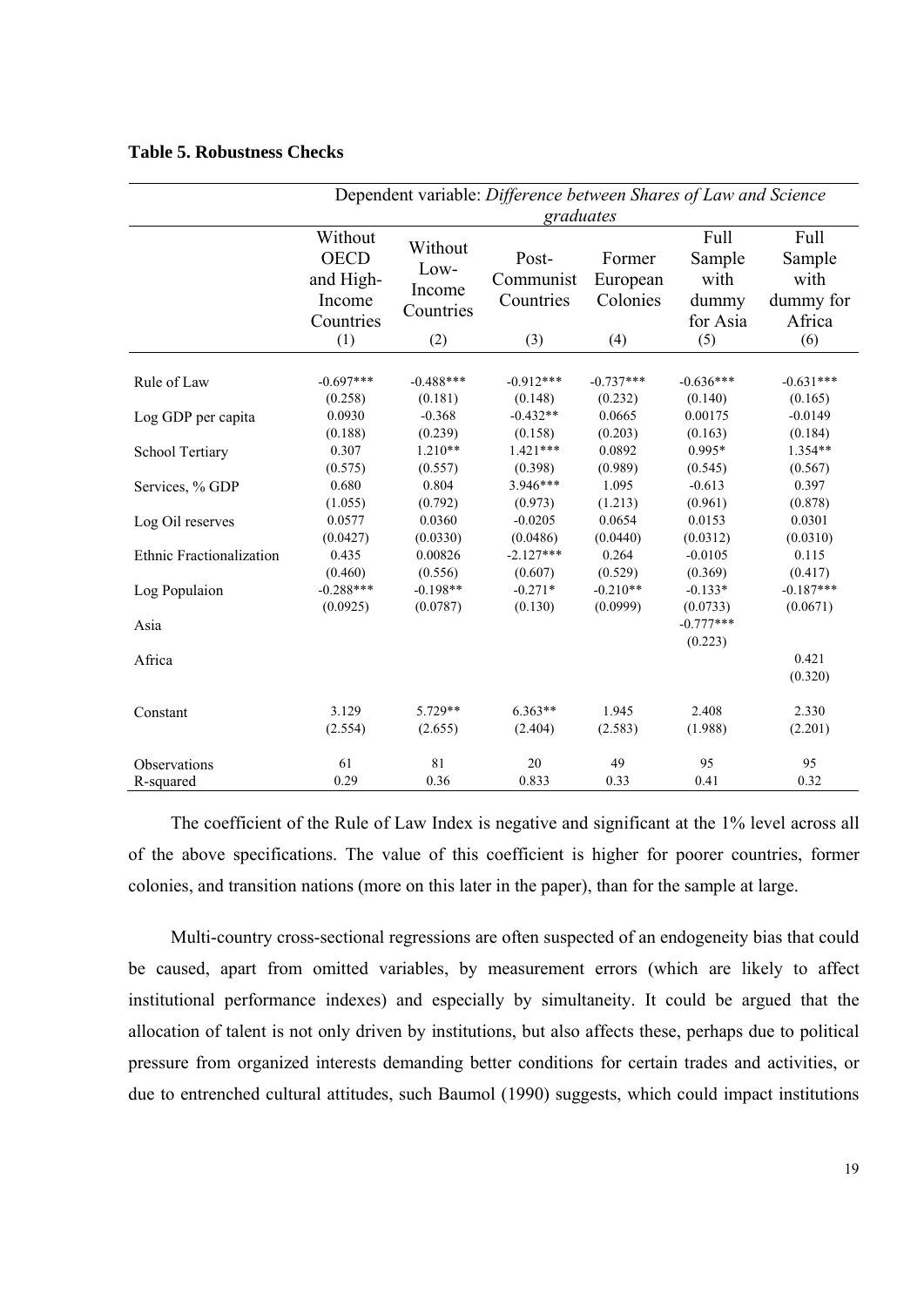(Tabellini 2008). Endogeneity bias could render OLS estimations inconsistent, and such a problem is usually remedied by using appropriate instrumental variables and 2SLS estimations.

Since La Porta et al (1997, 1998), legal origins (legal traditions, law families) have been commonly used as instruments in cross-country institutional analyses (see the literature review in La Porta et al 2008). The main dichotomy in legal origins is between common and civil law systems: it is shown that the former has clear advantages over the latter in protecting the rights of investors, quality of economic regulation, administration of justice, and overall protection of property rights (La Porta et al 2008), which makes legal origins a relevant instrument for institutions. Moreover, legal origins affect a number of important economic outcomes (financial sector conditions, capital and labor markets, media freedoms, incidences of corruption, size of the informal sector, etc.) and it is has been shown that such impact is mediated by institutions (ibid).

La Porta et al (2008) express reservations about using legal origins as instruments because they affect the economy in a variety of ways, some of which might not be captured by institutional variables entering 2SLS models. This is a valid concern in our case, since the type of legal system obviously has a direct effect on the administration of justice, courts, law-making etc., and hence on the size of legal profession. This direct influence compromises the exogeneity of legal origins, making them unsuitable as an instrument in our analysis. Nonetheless legal origins can still be used to reinforce our main argument that the quality of institutions matters for the allocation of talent. Indeed, since the adversarial legal proceedings in the common-law system involve much more jurists than inquisitorial ones under the civil-law system (Tullock 1975), the *direct* impact of legal origins on the allocation of talent is opposite to the *indirect* one, working through the institutions. The latter, however, strongly dominates over the former: the average percentage of law school graduates in our sample in civil-law countries is 7.24, whereas in common law countries (where trials are *more* "lawyer-intensive") the percentage is 2.99. This difference of 4.25 p.p. is significant at the 1% level. In other words, the impact of institutions (shaped by legal origins) on the allocation of talent is strong enough to prevail over the counteracting immediate influence of the type of legal system on the demand for trial lawyers.

To further test the established link between institutions and the allocation of talent, we now turn to two "natural experiments": a) colonial conquest; and, b.) the formation and collapse of command economies, followed by their transition to a free market.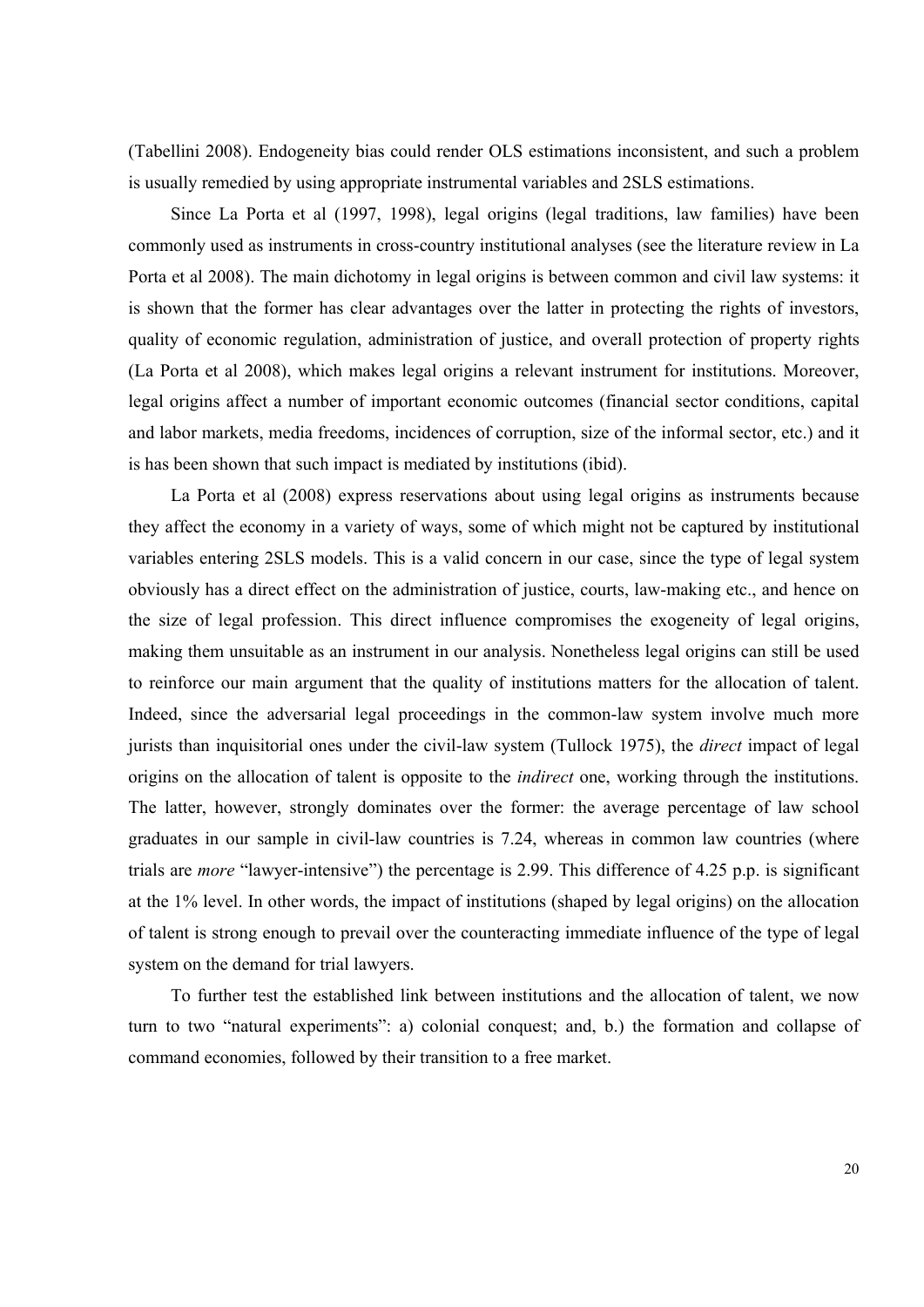## **Natural experiments**

Acemoglu, Johnson, and Robinson (2001) observed that European powers had established vastly different institutional regimes in their former colonies, some of which protected private property rights while others facilitated the extraction and appropriation of rents. Moreover, such discrepancy proved to be remarkably resilient and sustained itself over the centuries and well into the present era. A plausible root cause of the divergence of institutional regimes is the mortality of European settlers: in some colonies, extreme climate and tropical diseases caused very high mortality among the settlers, making them consider such colonies as "remotely operated assets" and crafting institutions accordingly. Conditions in other colonies (most notably in "New Europe", consisting of North America, Australia, and New Zealand) with lower mortality rates proved to be more acceptable for Europeans, and hence settlers established good institutions there to serve their own needs. The sustainability of such institutional regimes has been ensured by a combination of political and cultural mechanisms, making settler mortality a good candidate for instrument to explain today's institutions while hopefully eliminating endogeneity bias.

To test this instrument in our case, we restrict the full sample to former colonies and perform 2SLS estimations for all four measures of institutional quality, using settler mortality data (from Acemoglu, Johnson, and Robinson 2001) as an instrumental variable. Estimation results are reported in Table 6.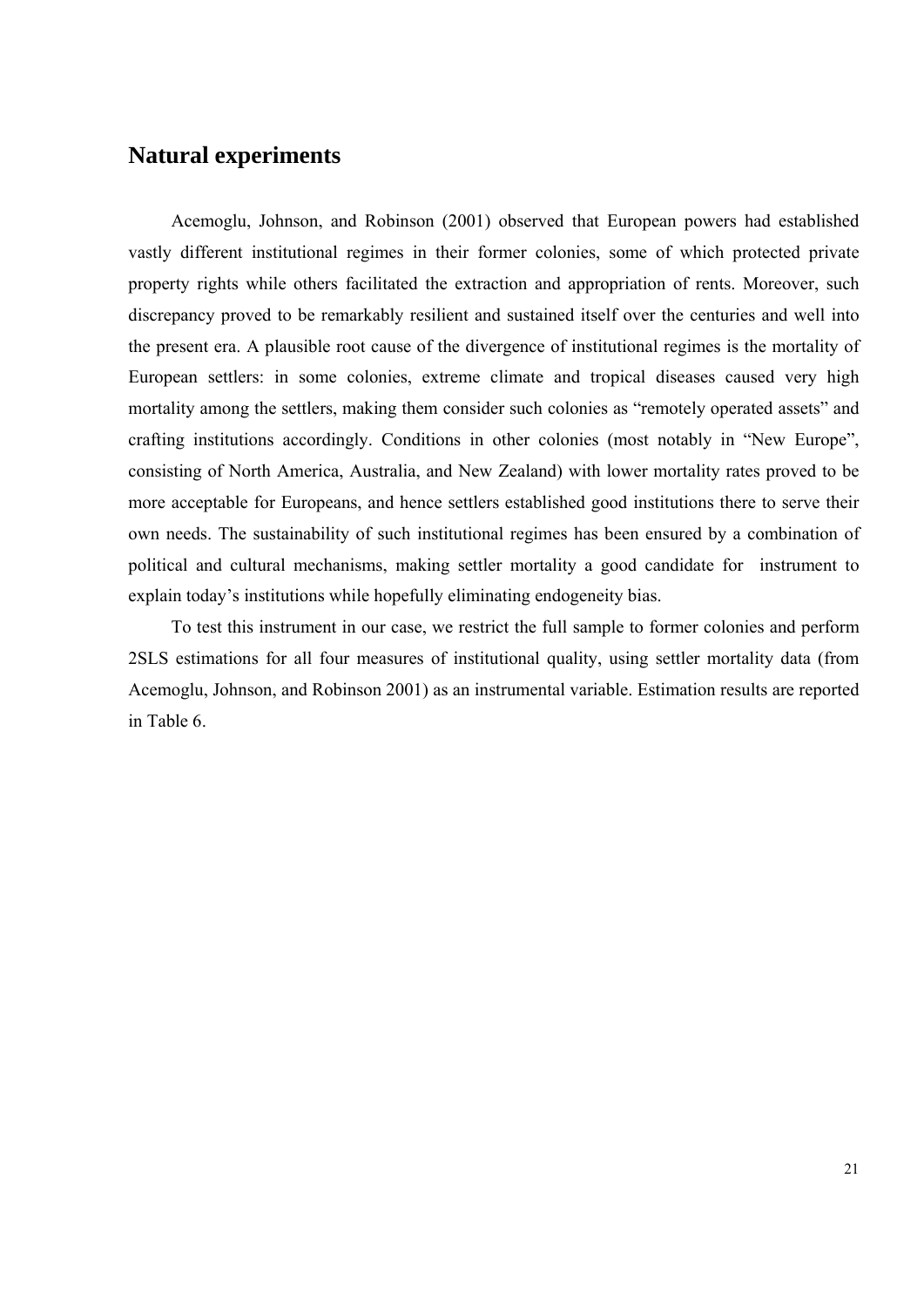|                                 | Panel A. Second Stage |                                                                            |                           |                                       |  |
|---------------------------------|-----------------------|----------------------------------------------------------------------------|---------------------------|---------------------------------------|--|
|                                 |                       | Dependent variable: Difference between Shares of Law and Science graduates |                           |                                       |  |
|                                 | (1)                   | (2)                                                                        | (3)                       | (4)                                   |  |
| Rule of Law                     | $-1.533$              |                                                                            |                           |                                       |  |
| Government Effectiveness        | (0.921)               | $-1.526**$                                                                 |                           |                                       |  |
|                                 |                       | (0.702)                                                                    |                           |                                       |  |
| Control for Corruption          |                       |                                                                            | $-1.413$<br>(0.918)       |                                       |  |
| Private Property Protection     |                       |                                                                            |                           | $-0.931**$                            |  |
|                                 |                       |                                                                            |                           | (0.447)                               |  |
| Log of GDP per capita           | 0.471                 | 0.627                                                                      | 0.495                     | 0.828*                                |  |
|                                 | (0.452)               | (0.428)                                                                    | (0.499)                   | (0.483)<br>0.279                      |  |
| School Tertiary                 | 0.336                 | $-0.0628$                                                                  | 0.771                     |                                       |  |
|                                 | (2.159)               | (1.791)                                                                    | (2.302)<br>1.587          | (1.463)                               |  |
| Services, % of GDP              | 1.778                 | 1.616                                                                      |                           | $-0.604$                              |  |
|                                 | (2.034)               | (1.849)                                                                    | (2.202)                   | (1.487)                               |  |
| Log of Oil reserves             | 0.0395                | 0.0543                                                                     | 0.0361                    | 0.0655                                |  |
|                                 | (0.101)               | (0.0873)                                                                   | (0.108)                   | (0.0766)                              |  |
| Ethnic fractionalization        | 0.0448                | 0.284                                                                      | 0.358                     | 0.967                                 |  |
|                                 | (0.833)               | (0.698)                                                                    | (0.971)                   | (0.932)                               |  |
| Log of Populaion                | $-0.263$              | $-0.183$                                                                   | $-0.223$                  | 0.0285                                |  |
|                                 | (0.186)               | (0.163)                                                                    | (0.157)                   | (0.212)                               |  |
| Constant                        | $-0.964$              | $-3.409$                                                                   | $-1.929$                  | $-1.709$                              |  |
|                                 | (6.398)               | (5.792)                                                                    | (6.446)                   | (4.921)                               |  |
| Observations                    | 35                    | 35                                                                         | 35                        | 35                                    |  |
|                                 |                       |                                                                            | Panel B. First Stage      |                                       |  |
|                                 | Rule of Law           | Government<br>Effectiveness                                                | Control for<br>Corruption | <b>Private Property</b><br>Protection |  |
| Log of Settler Mortality        | $-0.245$              | $-0.246*$                                                                  | $-0.266$                  | $-0.403*$                             |  |
|                                 | (0.156)               | (0.140)                                                                    | (0.162)                   | (0.207)                               |  |
| Log of GDP per capita           | 0.285                 | 0.389*                                                                     | 0.326                     | $0.852**$                             |  |
|                                 | (0.234)               | (0.222)                                                                    | (0.244)                   | (0.313)                               |  |
| School Tertiary                 | 0.639                 | 0.381                                                                      | 1.002                     | 0.992                                 |  |
|                                 | (0.915)               | (0.785)                                                                    | (0.907)                   | (0.967)                               |  |
| Services, % of GDP              | 1.144                 | 1.043                                                                      | 1.107                     | $-0.674$                              |  |
|                                 | (1.222)               | (1.309)                                                                    | (1.294)                   | (1.270)                               |  |
| Log of Oil reserves             | $-0.0553$             | $-0.0458$                                                                  | $-0.0624$                 | $-0.0631$                             |  |
|                                 | (0.0534)              | (0.0532)                                                                   | (0.0563)                  | (0.0656)                              |  |
| Ethnic fractionalization        | 0.297                 | 0.455                                                                      | 0.545                     | 1.480**                               |  |
|                                 | (0.553)               | (0.445)                                                                    | (0.599)                   | (0.630)                               |  |
| Log of Populaion                | 0.00684               | 0.0595                                                                     | 0.0363                    | $0.325***$                            |  |
|                                 |                       |                                                                            |                           |                                       |  |
|                                 | (0.0955)              | (0.0865)<br>$-4.025$                                                       | (0.0887)                  | (0.116)                               |  |
| Constant                        | $-2.411$              |                                                                            | $-3.301$                  | $-4.772$                              |  |
|                                 | (3.001)               | (2.613)                                                                    | (3.008)                   | (3.765)                               |  |
| Observations                    | 35                    | 35                                                                         | 35                        | 35                                    |  |
| R-squared                       | 0.615                 | 0.707                                                                      | 0.675                     | 0.775                                 |  |
| <b>First Stage F-statistics</b> | 6.15                  | 9.30                                                                       | 8.02                      | 13.26                                 |  |
|                                 |                       |                                                                            |                           |                                       |  |

## **Table 6.Settler Mortality as an Instrumental Variable (the case of former colonies)**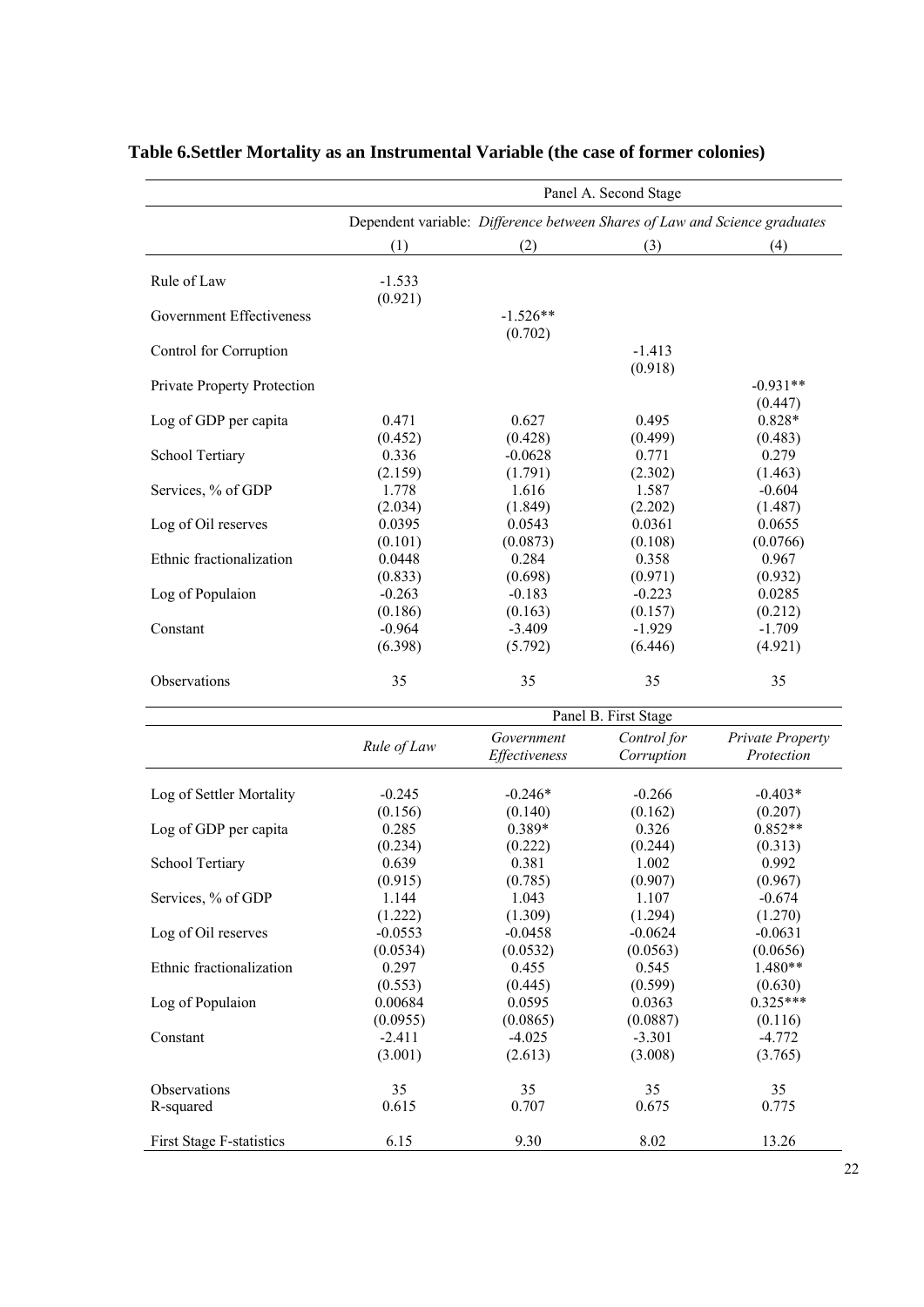The settler mortality instrument is weak for the Rule of Law and Control of Corruption indexes, but it is somewhat stronger for government effectiveness and especially for protection of property rights (which is similar to the institutional performance measures used in Acemoglu, Johnson, and Robison 2001). In the latter case, the coefficient of the fitted explanatory variable still has the expected sign and is significant at the 5% level.

Next we turn to the case of the post-communist countries of the former Soviet Union and Central and Eastern Europe. This sub-sample is of particular interest for our analysis due to its nearly ideal "natural experiment" features. Moscow's domination ensured high uniformity of both institutions and post-secondary educational systems across the region. The nature of economic and political system of the command economy focused higher education on engineering and sciences, whereas law schools were few and far between and somewhat marginal in their appeal for younger talents; the prevailing attitudes and social customs viewed education in sciences as more prestigious and as having more promise for a successful career.<sup>15</sup>

The uniformity of former command economies at the outset of their transition to the free market and the availability of formidable educational capacities in sciences and engineering alleviates the concern that allocation of students across fields of studies is at least in part a "supplyside" phenomenon reflecting the capacities of national university systems to offer education in particular disciplines. The divergence in allocation of talent that ensued could be with greater confidence linked to "demand-side" forces, which in turn reflected the quality of post-communist institutions.

We report the results of OLS estimations from model (6) for the sub-sample of transition countries and the Rule of Law Index as a measure of institutional quality; graduation rates in science and law, as well as the difference thereof, are used as dependent variables.

<u> Alexandria de la construcción de la construcción de la construcción de la construcción de la construcción de</u>

<sup>&</sup>lt;sup>15</sup> This perhaps could be construed as a contradiction to our theory, since the institutions of the command economy were obviously quite poor with regard to the protection of property rights, the rule of law, etc. In fact our logic implies that even with bad institutions there is a private sector on which rent-seekers prey. Command economies with totalitarian states do not meet such assumption and are thus exceptions from our rule. As we argue below, these "exceptions" confirmed the rule with particular clarity once central planning was dismantled.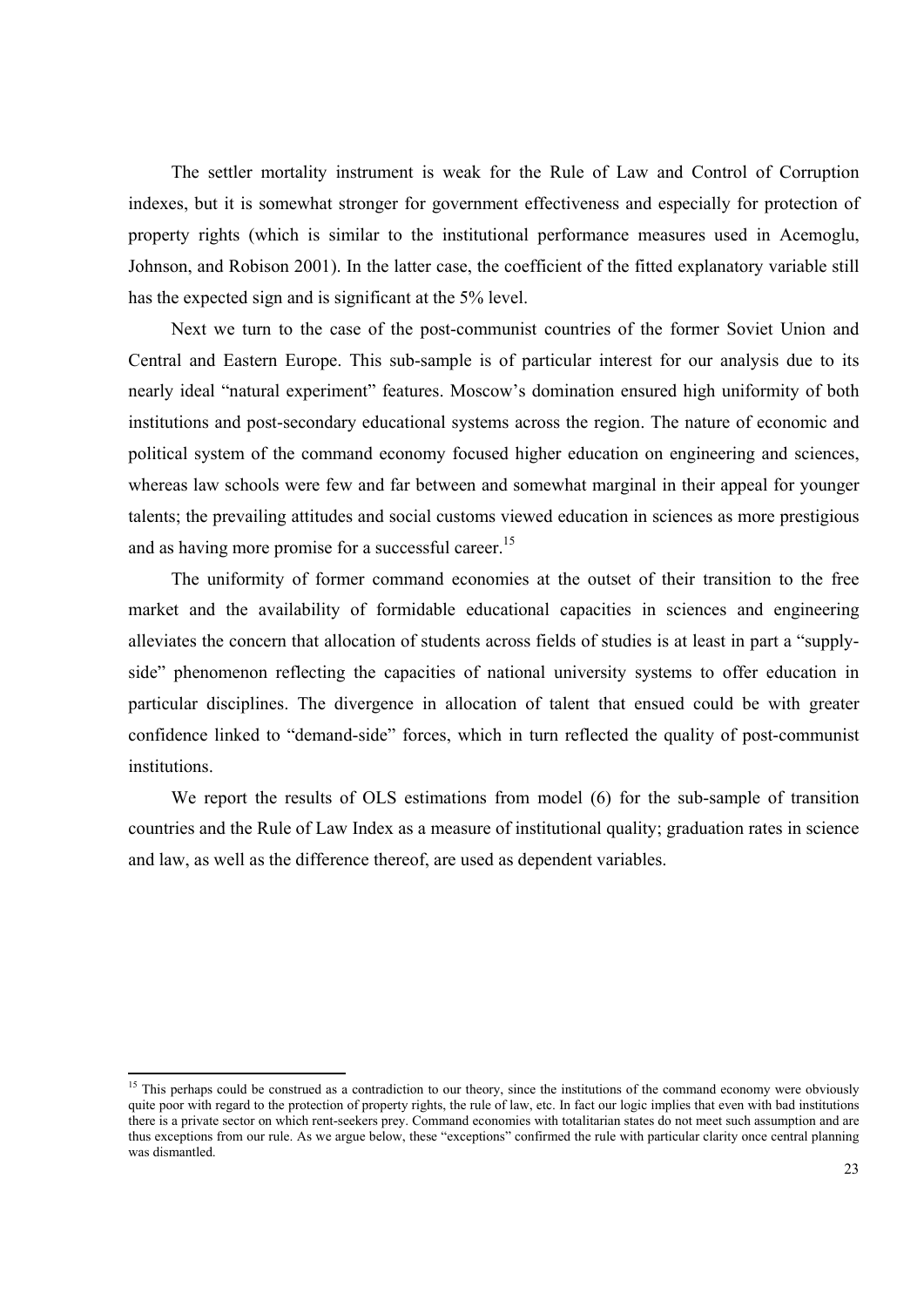|                        | Share of         | Share of Science | Difference between |
|------------------------|------------------|------------------|--------------------|
|                        | Law              | <b>Graduates</b> | Shares of Law and  |
|                        | <b>Graduates</b> |                  | Science graduates  |
|                        | (1)              | (2)              | (3)                |
|                        |                  |                  |                    |
| Rule of Law            | $-0.735**$       | $0.571***$       | $-0.912***$        |
|                        | (0.307)          | (0.129)          | (0.148)            |
| Log of GDP per         | $-0.286$         | $0.320**$        | $-0.432**$         |
| capita                 |                  |                  |                    |
|                        | (0.313)          | (0.146)          | (0.158)            |
| <b>School Tertiary</b> | 0.399            | $-1.477***$      | $1.421***$         |
|                        | (0.892)          | (0.427)          | (0.398)            |
| Services, % of GDP     | 3.992*           | $-1.845**$       | $3.946***$         |
|                        | (2.099)          | (0.819)          | (0.973)            |
| Log of Oil reserves    | 0.0303           | 0.0490           | $-0.0205$          |
|                        | (0.0895)         | (0.0504)         | (0.0486)           |
| Ethnic                 | $-0.554$         | $2.224***$       | $-2.127***$        |
| fractionalization      |                  |                  |                    |
|                        | (1.160)          | (0.549)          | (0.607)            |
| Log of Populaion       | $-0.246$         | 0.148            | $-0.271*$          |
|                        | (0.227)          | (0.130)          | (0.130)            |
| Constant               | 4.181            | $-4.827*$        | $6.363**$          |
|                        | (5.001)          | (2.596)          | (2.404)            |
|                        |                  |                  |                    |
| Observations           | 20               | 20               | 20                 |
| R-squared              | 0.601            | 0.735            | 0.833              |

#### **Table 7. OLS Regressions for Post-Socialist Countries**

All coefficients of institutional quality in the above estimations are of the expected sign and are significant at the 1% level. An inspection of Table 5 (where column (3) is the same as in the above table) shows that, of all groups of countries considered in the paper, the coefficient of the Rule of Law Index is highest for the group of post-communist countries and exceeds the coefficient for the whole sample by more than 60%. The following scatter plot (Figure 4) further illustrates the strong association between the quality of institutions and allocation of talent in the former Soviet Union and Central and Eastern Europe.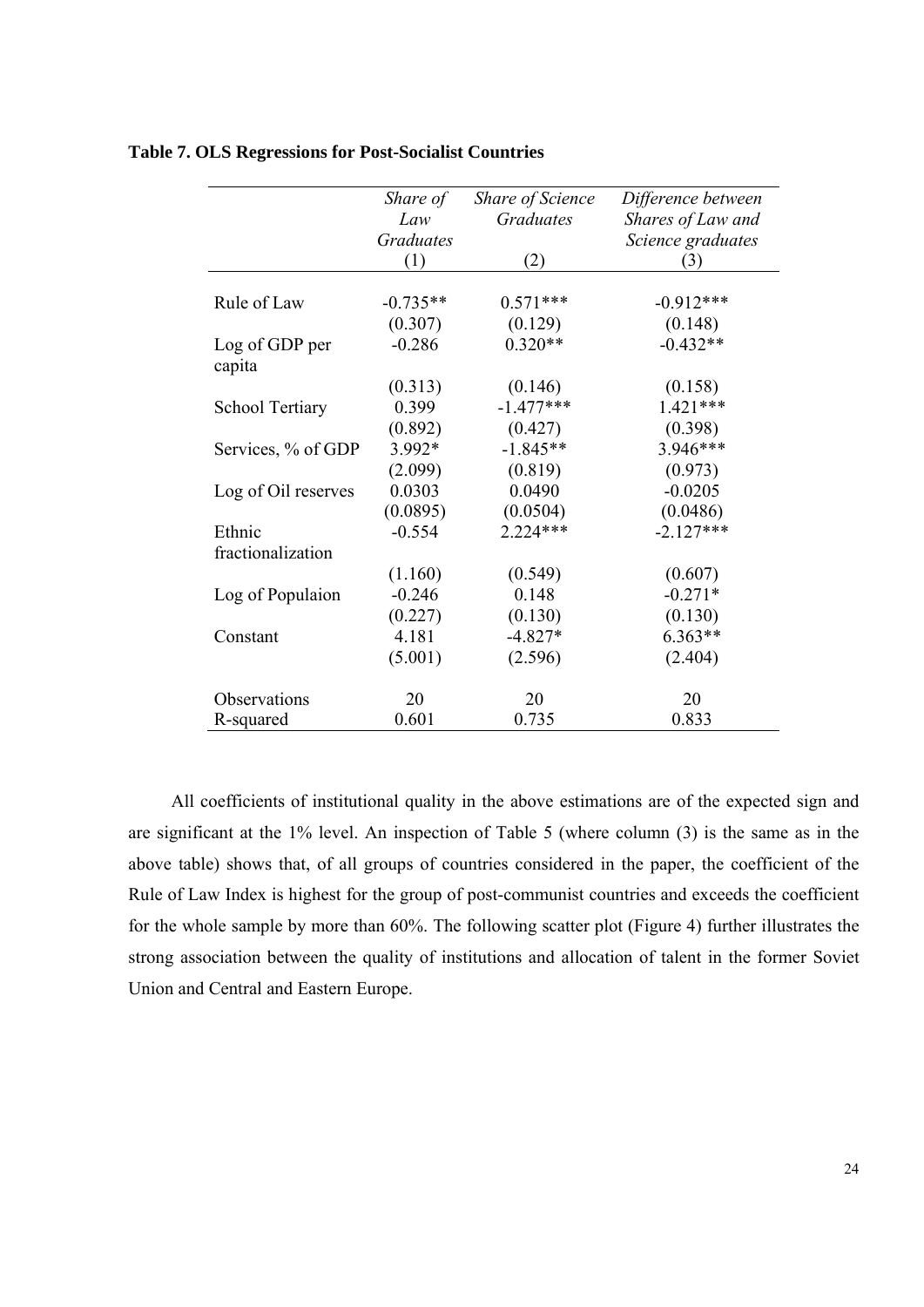

Figure 4. Quality of Institutions and Difference between Law and Science Graduation rates in Post-Communist Countries

Comparisons of different countries that are often neighboring and otherwise comparable further illustrate the "natural experiment" within the group. A case in point is the divergence between Ukraine and Poland. Both countries experienced an explosive growth of interest in the legal profession in the early 1990s to fill the void left by pre-transition educational systems and at this time education in science and engineering suffered a precipitous decline. However, over time the enrollment in law schools in Poland subsided and enrolment in science and engineering recovered numerically as it grew steadily over most of 2000s. Yet no such adjustment has occurred in Ukraine (Figure 5). A stark difference between the two countries can be seen in the numbers of law schools: law degrees are conferred by 16 universities in Poland, whereas in Ukraine the number of such institutions runs into the hundreds.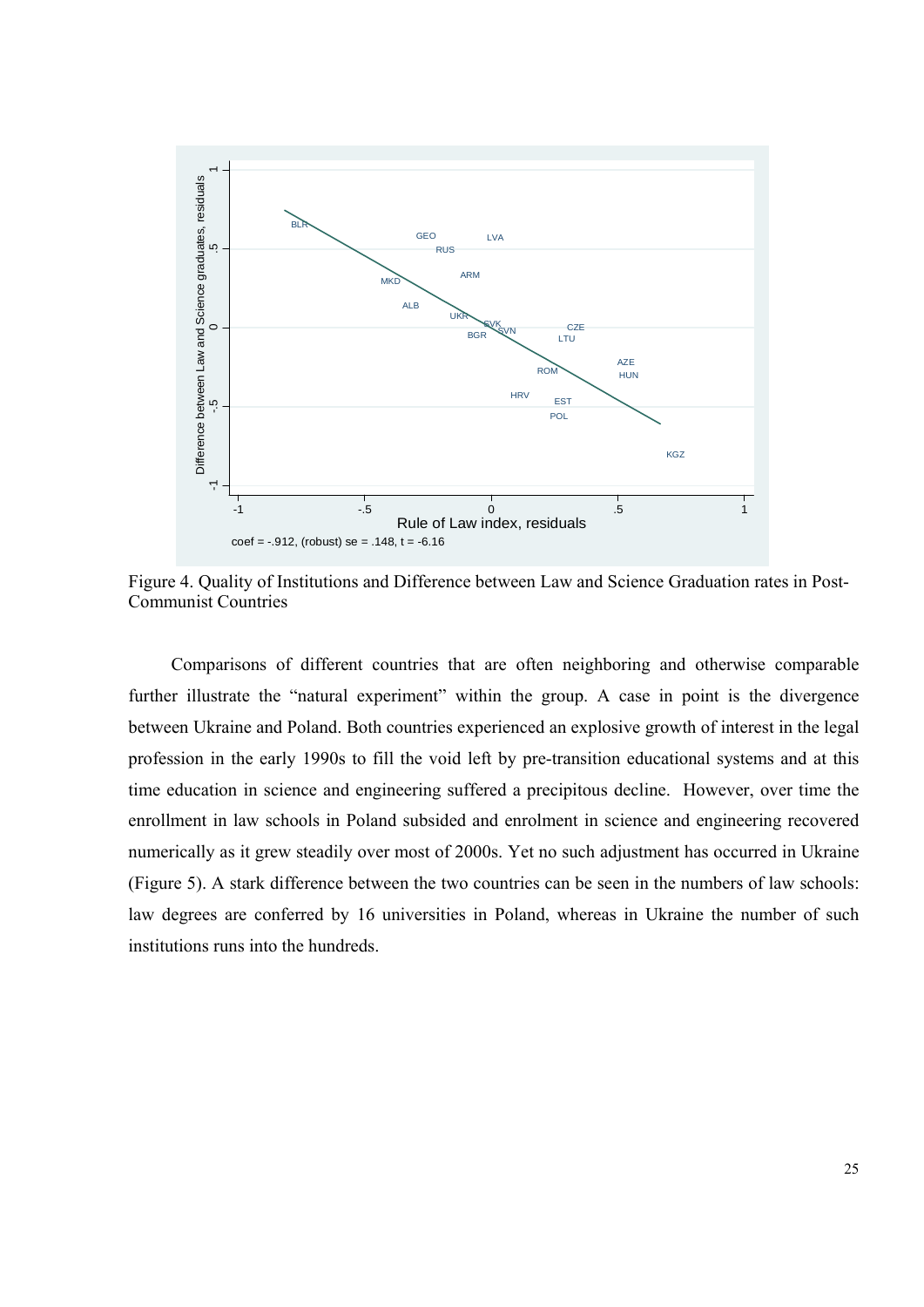

Figure 5. Law and Science Graduation trends in Poland and Ukraine

The case of Russia – ever notorious for its low quality of its institutions (Polishchuk 2012) – further illuminates the link between institutions and the allocation of talent. The following distributions of results from the 2010 Unified State Examinations, Russia's analogy of the SAT, of applicants seeking education in various fields reveals a clear preference of talented youth to law over even the most cutting-edge engineering disciplines (Figure 6).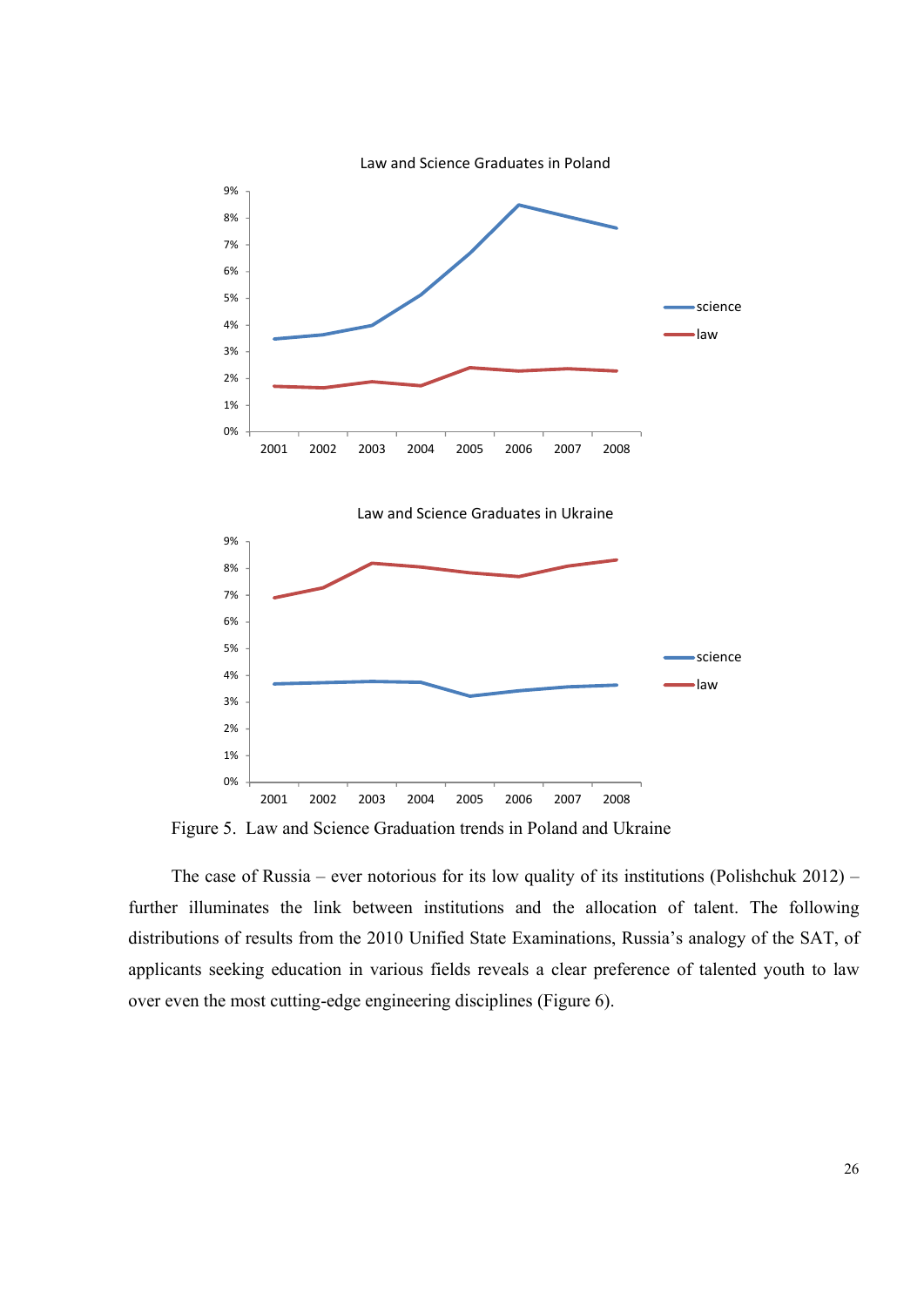

Unified Examination Test Scores

Figure 6. Distribution of Test Scores in Different Fields in Russia

## **Institutions and Allocation of Stronger Talent**

Murphy, Shleifer, and Vishny (1991) stress the importance for economic growth of the occupational choices of the most talented individuals who become leading entrepreneurs in either productive activities or rent-seeking (see also Aghion and Howitt, 2009). Recall that the model set forth in Section 2 predicts that when institutions are poor, rent-seeking will attract a higher proportion of more talented individuals than will the whole pool on average, and at the limit it absorbs nearly all of the best and brightest. On the contrary, when institutions are strong, more talented individuals will show a stronger preference for socially productive activities than on the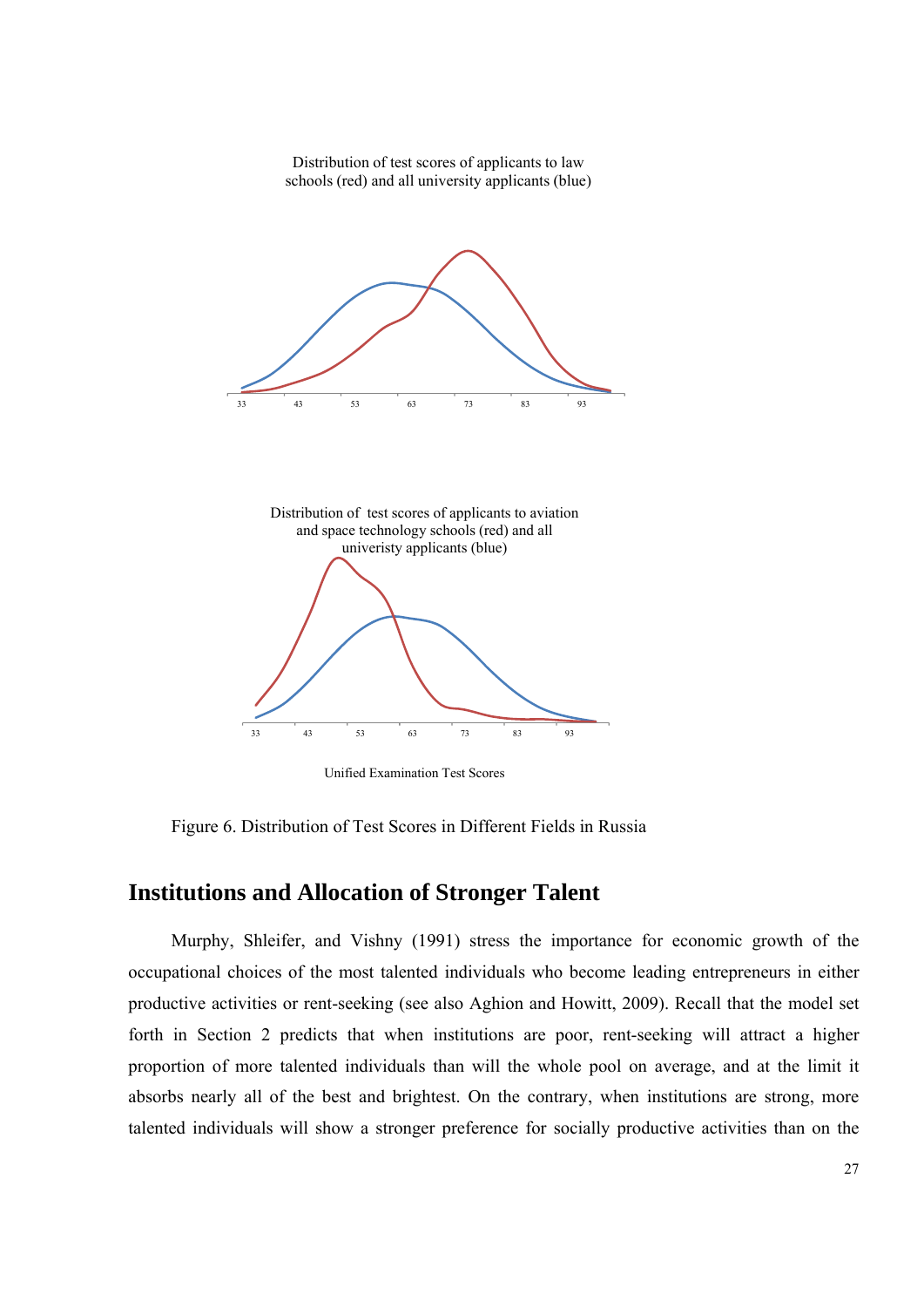average, and at the limit nearly all of the best and brightest will be engaged in those activities. Such a difference in allocation of stronger talent depending on institutional quality is of particular importance for economic growth, and we now turn to testing this effect empirically.

We do not have individual data on talent and occupational choice and continue to treat countries as the unit of our sample, using human capital quality measures as proxies for the talent of university students of a given country. Our source of data is an international database assembled by Altinok and Murseli (2007), who administred tests in mathemtics, sciences, and reading among junior high school students in 104, 79, and 88 countries, respectively, and aggregated the test results in an overall national human capital quality index which we use as a proxy for talent and which is available for  $61$  countries in our sample.<sup>16</sup>

We divide the sample of countries in two parts at the median of the Rule of Law Index (as we did in Table 1), and next divide both halves at their respective average levels of the national human capital quality measures. Next, we calculate average shares of law graduates for each of the four groups with stronger or weaker instituions and higher or lower human capital levels. The results are presented in Table 8.

|                                | Weak<br><b>Institutions</b> | <b>Strong</b><br><b>Institutions</b> |
|--------------------------------|-----------------------------|--------------------------------------|
| High Human Capital Index       | 7.33%                       | 4.24%                                |
| Low Human Capital Index        | 2.88%                       | 3.20%                                |
| Significance of the difference | $4.44\%$<br>***             | 1.04%                                |
| t-statistics                   | 3.76                        | 1.2                                  |
| Observations                   | 17                          | 44                                   |

#### **Table 8. Quality of Institutions and Strength of Talent**

The table confirms that, for countries with weaker institutions, the share of law graduates in the sub-sample with higher human capital quality is 2.5 times higher than in countries with the same quality of institutions but lower human capital quality. This difference which is consistent with our

<sup>&</sup>lt;sup>16</sup> Other sources of similar indexes, e.g. Lee and Barro (2001) and Hanushek and Kimko (2000) cover much fewer countries.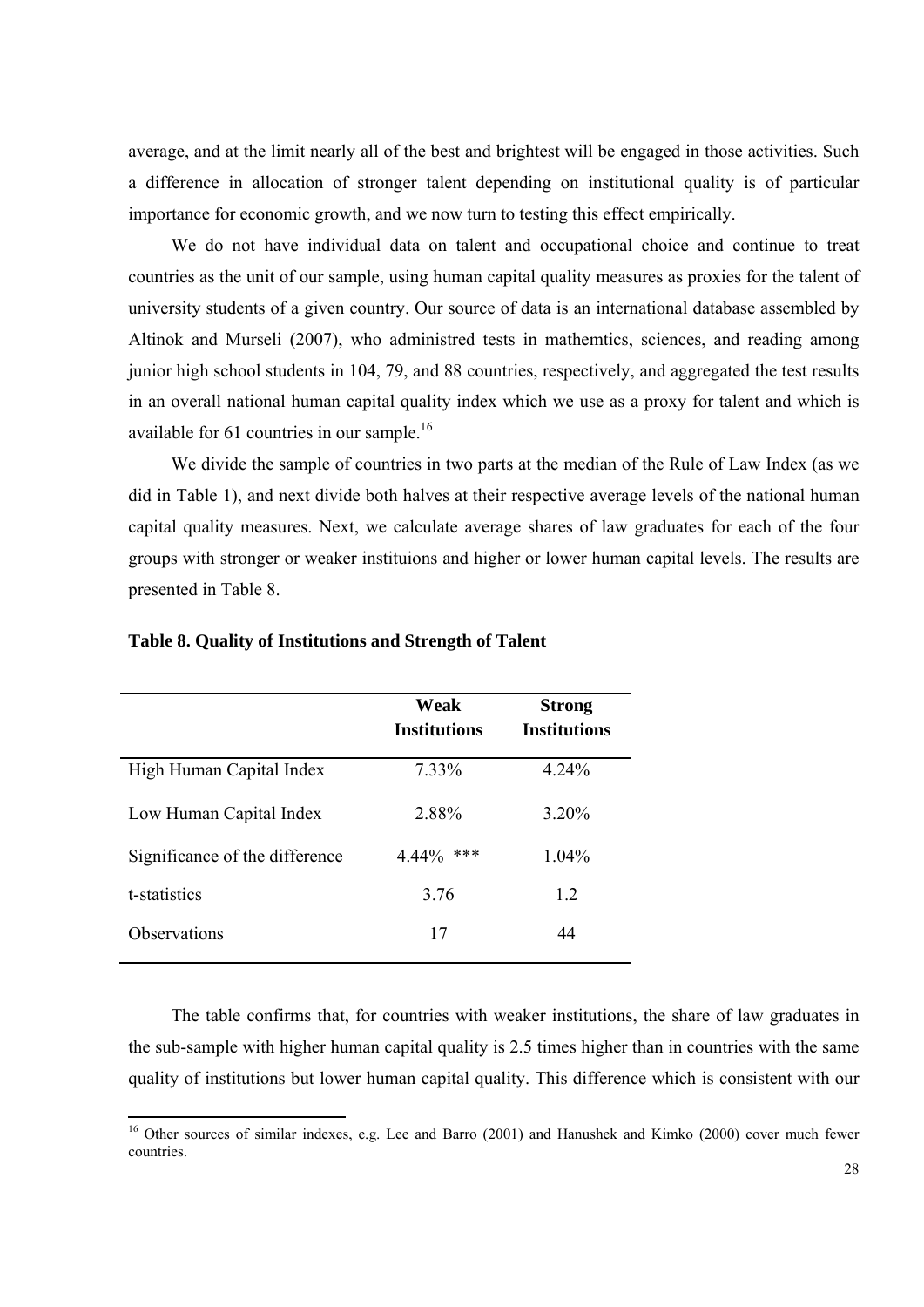theory is strongly pronounced and signifiant at the 1% level. When we compare this to countries with stronger institutions, we observe that, for higher levels of human capital quality, the impact of the quality of institutitons is strong (the share of law graduates drops by more than 40%), and this difference is also significant at 5% level. For countries with lower human-capital quality, improvement of institutions leaves no statistically significant impact on talent allocation, which is also what the theory predicts. Finally, when we restict our attention to the subgroup with stronger institutions, we do not observe a statistically significant difference between enrollment in law schools in countries with higher and lower human capital quality, which is in contrast to the group of countries with poorer institutions.

The predicted impact of quality of human capital on the allocation of talent is particulalry pronounced for the subsample of countries with weak instutions: Figure 7 below clearly shows an increase of enrollment in law schools when human capital quality rises, with Kenya and Tanzania at the lower end of the spectrum and Armenia and Russia at the higher end of the spectrum.



Figure 7. Quality of Human Capital and Allocation of Talent in Countries with Weak Institutions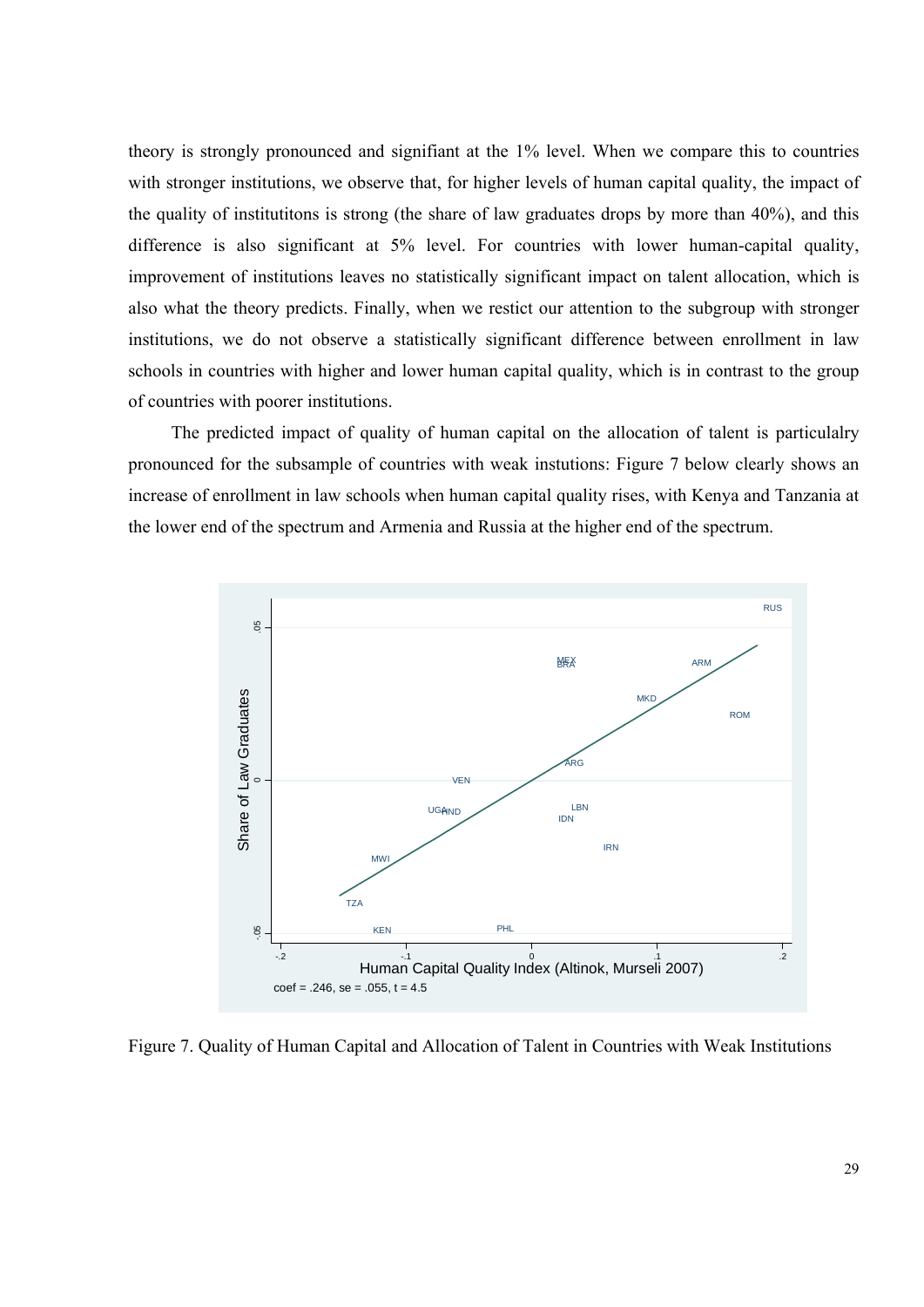## **Allocation of Talent as a Link between Institutions and Growth**

Institutions are known for being key factors and drivers of economic growth, and this link is mediated by investments in physical capital. The role of investment is usually established as follows (Knack and Keefer 1995; 1997). First, regression models are estimated with resp. growth and investment as dependent variables and institutions as explanatory ones in order to show that institutions matter for both. Next, a regression model with growth as the dependent variable and institutions *and* investments as explanatory variables are estimated to demonstrate that investments reduce the (residual) impact of institutions or make the latter altogether insignificant. We perform the same exercise with the allocation of talent to prove that this is another essential link between institutions and growth that has largely been neglected in the prior literature. The results are presented in Table 9.

|                               | Dependent variable: Average Growth rate of GDP per capita in 2000-2009 |           |           |           |             |             |
|-------------------------------|------------------------------------------------------------------------|-----------|-----------|-----------|-------------|-------------|
|                               | (1)                                                                    | (2)       | (3)       | (4)       | (5)         | (6)         |
|                               |                                                                        |           |           |           |             |             |
| Rule of Law in 1996           | $0.759***$                                                             | $0.681**$ | $0.673**$ | $1.672**$ | 0.601       | 0.601       |
|                               | (0.244)                                                                | (0.280)   | (0.279)   | (0.633)   | (0.532)     | (0.532)     |
| Share of Law Grads            |                                                                        | $-0.139$  | $-0.136$  |           | $-1.418***$ | $-1.418***$ |
|                               |                                                                        | (0.195)   | (0.197)   |           | (0.312)     | (0.312)     |
| <b>Share of Science Grads</b> |                                                                        |           | 0.124     |           | 0.0190      | 0.0190      |
|                               |                                                                        |           | (0.228)   |           | (0.962)     | (0.962)     |
| <b>School Tertiary</b>        | 0.288                                                                  | 0.284     | 0.473     | $-2.280$  | $-1.580$    | $-1.580$    |
|                               | (0.798)                                                                | (0.793)   | (0.782)   | (2.437)   | (3.067)     | (3.067)     |
| Services, % of GDP            | 0.480                                                                  | 0.678     | 0.569     | 3.885     | 8.391***    | 8.391***    |
|                               | (1.520)                                                                | (1.543)   | (1.553)   | (2.439)   | (2.073)     | (2.073)     |
| Log of Oil reserves           | $-0.0295$                                                              | $-0.0201$ | $-0.0182$ | 0.124     | 0.130       | 0.130       |
|                               | (0.0602)                                                               | (0.0608)  | (0.0616)  | (0.214)   | (0.162)     | (0.162)     |
| Ethnic fractionalization      | $-0.175$                                                               | $-0.147$  | $-0.165$  | $-1.997$  | $-2.151*$   | $-2.151*$   |
|                               | (0.842)                                                                | (0.836)   | (0.839)   | (1.615)   | (1.088)     | (1.088)     |
| Log of Populaion              | 0.130                                                                  | 0.0989    | 0.0878    | $-0.133$  | $-0.271$    | $-0.271$    |
|                               | (0.122)                                                                | (0.123)   | (0.125)   | (0.608)   | (0.540)     | (0.540)     |
| Log of initial GDP per        | $-0.403$                                                               | $-0.397$  | $-0.449$  | 0.322     | $-0.374$    | $-0.374$    |
| capita                        |                                                                        |           |           |           |             |             |
|                               | (0.305)                                                                | (0.312)   | (0.320)   | (0.612)   | (0.810)     | (0.810)     |
| Constant                      | 2.860                                                                  | 3.184     | 3.833     | $-0.274$  | 5.418       | 5.418       |
|                               | (3.708)                                                                | (3.661)   | (3.878)   | (10.38)   | (12.41)     | (12.41)     |
| Observations                  | 94                                                                     | 94        | 94        | 20        | 20          | 20          |
| R-squared                     | 0.174                                                                  | 0.180     | 0.183     | 0.616     | 0.783       | 0.783       |

**Table 9. Growth, Institutions, and the Allocation of Talent**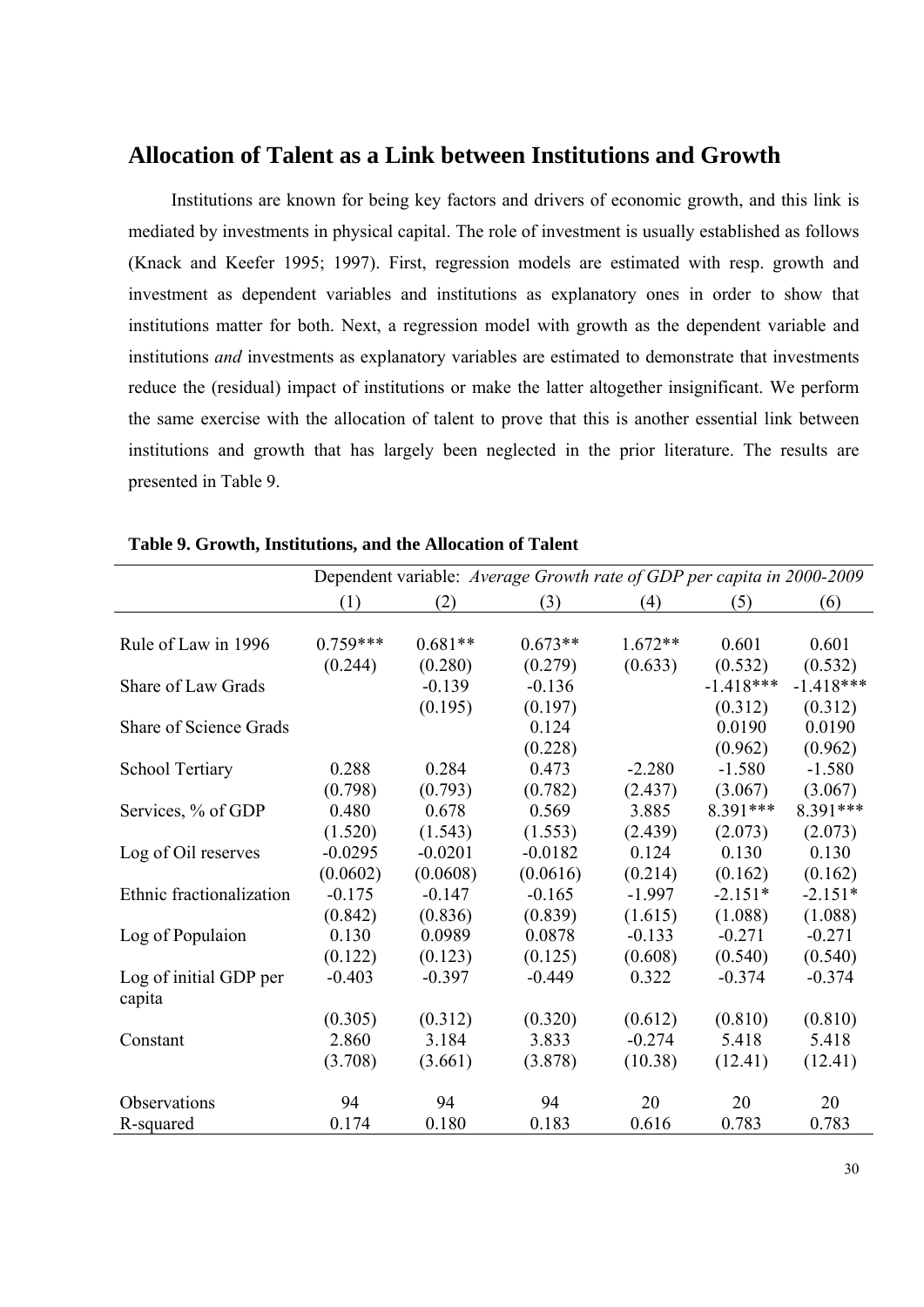First we run standard regression of growth rates (averaged for the 2000-2009 period) on the quality of institutions, represented by the Rule of Law Index, and find the coefficient of the latter to be positive and significant at the 1% level (column (1)). Next (column (2)), we include a measure for the allocation of talent, represented by the percentage of law school graduates, and observe that the coefficient of the Rule of Law Index drops by 10% of its initial magnitude and its significance gets weaker. Finally, in column (3) we add another measure for the allocation of talent, represented by the percentage of science graduates, and this leads to a further decline of the impact of institutions. The measures for the allocation of talent in the above regressions have the expected signs, but none of them is significant at the 10% level and lower. Still, this analysis proves that some part of the impact of institutions on economic growth is mediated by the allocation of talent.

To get a sharper version of the same result, we once again restrict our sample to transition countries and estimate the same regression models (columns (4) to (6)). The full impact of institutions on growth more than doubles in magnitude in comparison to the full sample and is significant at the 5% level. However, once measures for the allocation of talent are added into equation, they become significant at the 1% level, whereas the Rule of Law Index loses significance altogether. Therefore, the allocation of talent is a highly important transmission link from institutions to growth for transition economies.

## **Concluding Remarks**

Institutions affect economic behavior and long-term investment decisions are particularly sensitive to the unstitutional quality. Insecure property rights, a weak rule of law, and excessive redtape all serve to elevate investment risks and suppress physical capital accumulation. We show that institutions also strongly affect investments in human capital and hence the allocation of talent. Market-supporting institutions attract talent to productive activities and this is reflected in the choices of field of study by university students, many of whom select engineering, sciences, medicine, and other similar disciplines. Poor institutions, on the other hand, make rent-seeking more attractive than socially productive activities, which leads to hypertrophied enrollment in law, public administration, and other similar educational programs.

We confirm these patterns by using data on the allocation of talent and institutional quality for about 100 countries of the world and demonstrate the robustness of our findings. For smaller groups of countries, such as transition economies, which share a number of common features and have been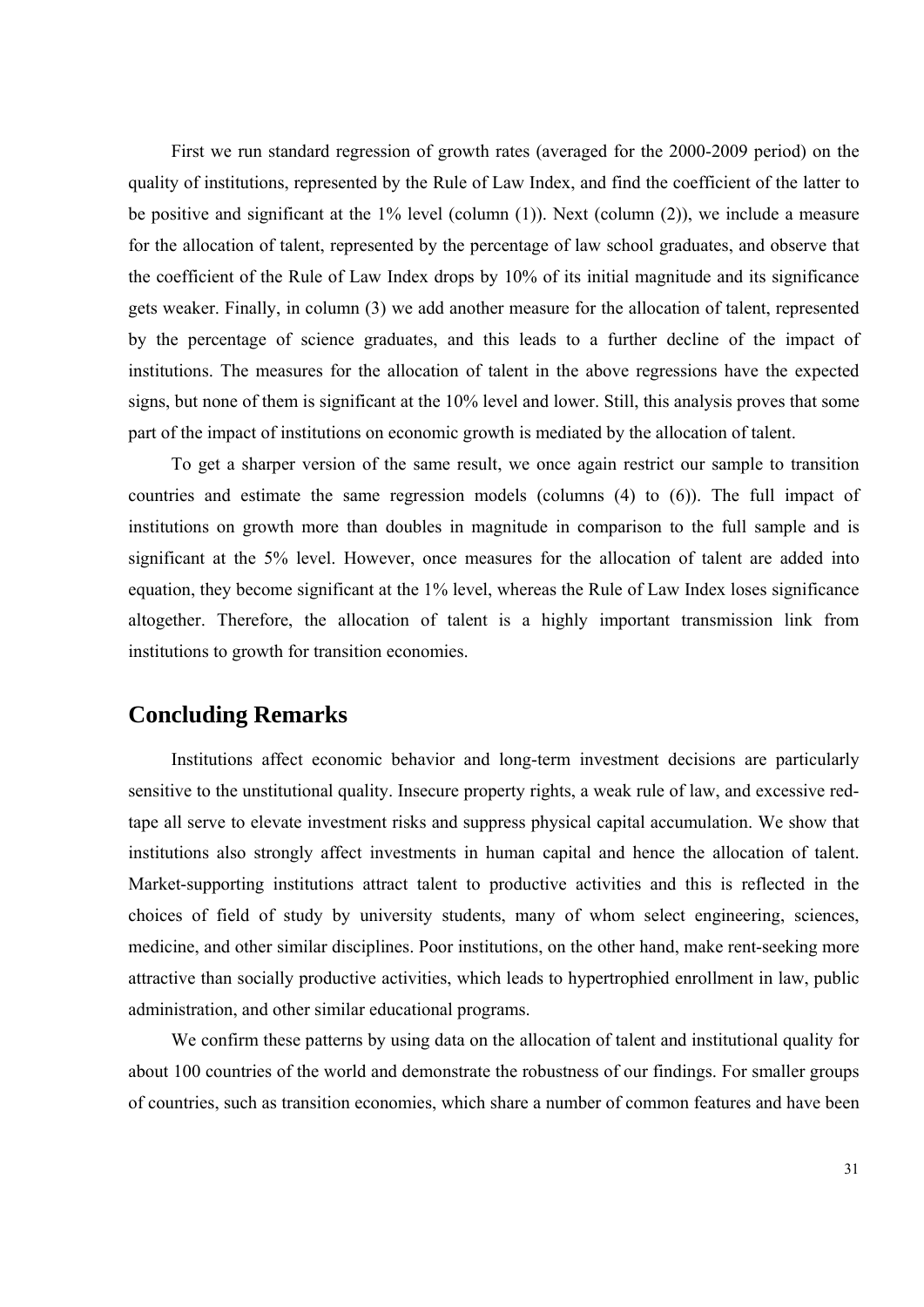through "natural experiments" that set them on different institutional courses, the link between institutions and the allocation of talent is particularly pronounced.

We also find that socially unproductive distortions of talent allocation caused by poor institutions are greater for more talented individuals, which exacerbates the damage to economic growth and social welfare, since top talents are not generating innovations and otherwise advancing growth, but rather are engaged in re-distributive activities that could be very harmful for economic development. Indeed, we show that, to a significant degree, the link between institutions and development is mediated by the allocation of talent.

It is well known that the private and social returns to education could differ from each other (see, for example, Moretti 2004). In such a case, individual incentives that drive educational choices are not properly aligned with social needs. Much of the literature that deals with such discrepancies emphasizes various externalities as the root cause and implicitly assumes that all educational investments in human capital serve socially productive needs. We point to another important cause of the gap between private and social returns to education, namely when education prepares an individual for rent-seeking.

It is often argued that a discrepancy between social and private returns to education calls for public intervention. This general dictum clearly holds in our case: Public policies and reforms that repair faulty institutions would direct talent towards socially productive activities and thereby reduce the gap between private incentives and social needs in human capital accumulation.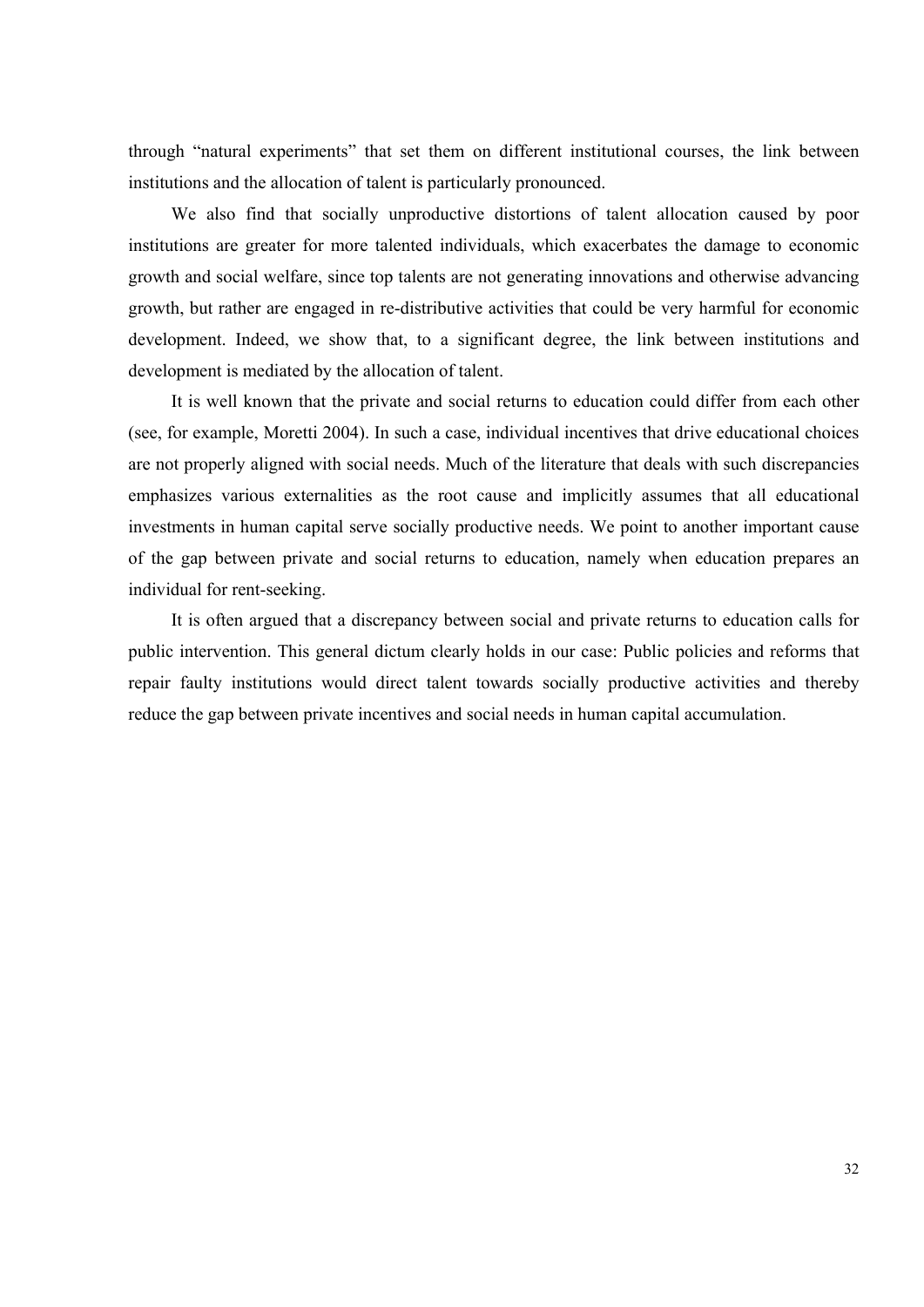## **References**

- Acemoglu, Daron, (1995) Reward Structures the Allocation of Talent // *European Economic Review,* 39, 17-33
- Acemoglu, Daron and Thierry Verdier, (1998) Property Rights, Corruption and the Allocation of Talent: A General Equilibrium Approach, // *The Economic Journal*, 108:450 (1998), 1381- 1403
- Acemoglu, Daron, Simon Johnson and James Robinson, (2001) The Colonial Origins of Comparative Development: An Empirical Investigation // *The American Economic Review,*  91:5, (2001), 1369-1401
- Aghion, Philippe, and Peter Howitt. (2009) *The Economics of Growth.* Cambridge, MA: MIT Press.
- Akerlof, George and Rachel Kranton.(2000) Economics and Identity // *Quarterly Journal of Economics,* 1153, 715-753.
- Alesina, Alberto, Arnaud Devleeschauwer, William Easterly, Sergio Kurlat, and RomainWacziarg (2003) Fractionalization // *Journal of Economic Growth* 8, 155-194.
- Alexeev, Michael, and Robert Conrad (2011) The Natural Resource Curse and Economic Transition // *Economic Systems* 35, 445-461,
- Altinok Nadir and Hatidje Murseli, (2007) International Database on Human Capital Quality // *Economics Letters,* 96. 237–244
- Barro, Robert, (1991) Economic Growth in a Cross-Section of Countries // *Quarterly Journal of Economics,* 106:2, 407-443.
- Barro, Robert, and Jong-Wha Lee, (2001) Schooling Quality in a Cross-Section of Countries // *Economica* 38:272, 465–488.
- Baumol, William, (1990) Entrepreneurship: Productive, Unproductive, and Destructive // *Journal of Political Economy*, 98, 893-921.
- Benabou, Roland, and Jean Tirole. (2011) Identity, Morals, and Taboos: Beliefs as Assets // *Quarterly Journal of Economics,* 122:2, 805-855.
- Bhagwati, Jagdish, (1982) Directly Unproductive, Profit-Seeking (DUP) Activities // *Journal of Political Economy,* 90:5, 988-1002.
- Brunnschweiler, Christa, (2008) Cursing the Blessings? Natural Resource Abundance, Institutions, and Economic Growth // *World Development*, 36:3, 399-419.
- Frankel, Jeffrey and David Romer, (1999) Does Trade Cause Growth? // *The American Economic Review*, 89:3, 379-399.
- Gylfason, Thorvaldur, (2001) Natural Resources, Education, and Economic Development // *European Economic Review,* 45, 847-859.
- Hall, Robert, and Chad Jones, (1999) Why Do Some Countries Produce So Much More Output per Worker than Others // *Quarterly Journal of Economics*, 114:1, 83–116.
- Hanushek, Eric, Dennis Kimko, (2000) Schooling, Labor-force Quality, and the Growth of Nations // *The American Economic Review,* 90:5, 1184–1208.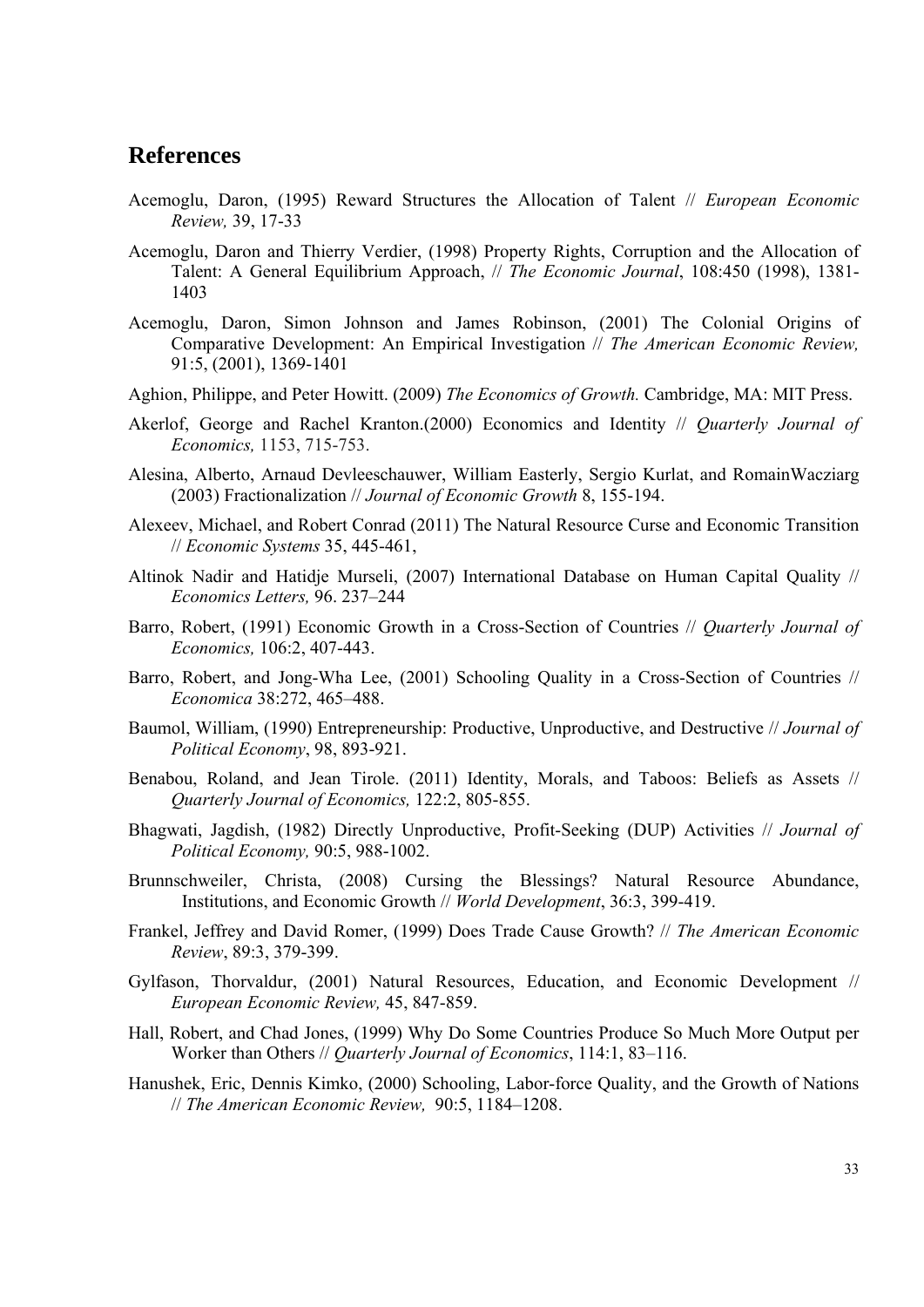- Kaufmann, Daniel, Aart Kraay and Massimo Mastruzzi, (2010) The Worldwide Governance Indicators: A Summary of Methodology, Data and Analytical Issues // *World Bank Policy Research*.
- Knack, Stephen and Philipp Keefer, (1995) Insititutions and Economic Performance: Cross-Country Tests Using Alternative Institutional Measures // *Economics and Politics*, 7, 207–228
- Knack, Stephen and Philipp Keefer, (1997) Does Social Capital Has an Economic Payoff? A Cross-Country Investigation // *Quarterly Journal of Economics,* 112:4, 1251-1288.
- La Porta, Rafael, Florencio Lopez-de-Silanes and Andrei Shelifer, (2008) The Economic Consequences of Legal Origins // *Journal of Economic Literature,* 46:2, 285–332
- La Porta, Rafael, Florencio Lopez-de-Silanes, Andrei Shleifer, and Robert W. Vishny, (1997) Legal Determinants of External Finance // *Journal of Finance*, 52:3, 1131–50.
- La Porta, Rafael, Florencio Lopez-de-Silanes, Andrei Shleifer, and Robert W. Vishny, (1998) Law and Finance // Journal of Political Economy, 106:6, 1113–55.
- Levchenko, Andrei, (2007) Institutional Quality and International Trade // *Review of Economic Studies,* 74:3, 791-819.
- Mehlum, Halvor, Karl Moene, Ragnar Torvik, (2003) Predator or prey? Parasitic enterprises in economic development // *European Economic Review,* 47, 275 – 294
- Moretti, Enrico, (2004) Estimating the Social Return to Higher Education: Evidence From Longitudinal and Repeated Cross-Sectional Data // *Journal of Econometrics,* 121:1-2, 175- 212.
- Miller, Terry and Kim Holmes. (2010) *Index of Economic Freedom.* Washington DC: The Heritage Foundation and Dow Jones & Co., Inc.
- Murphy, Kevin, Andrei Shleifer and Robert Vishny, (1991) The Allocation of Talent: Implication for Growth // *Quarterly Journal of Economics*, 113, 503-531
- Murphy, Kevin, Andrei Shleifer and Robert Vishny, (1993) Why Is Rent Seeking So Costly to Growth? // *American Economic Review Papers and Proceedings* 83, *409-414.*
- Nunn, Nathan, (2007) Relationship-Specificity, Incomplete Contracts, and the Pattern of Trade // *Quarterly Journal of Economics*, 122:2, 569–600.
- Pecorino, Paul, (1992) Rent Seeking and Growth the Case of Growth Through Human Capital Accumulation // *The Canadian Journal of Economics*, 25:4, 944-956.
- Persson, Torsten and Guido Tabellini, (2000) *Political Economics*. Cambridge, MA: MIT Press.
- Polishchuk, Leonid, (1994) Economic Efficiency and Rent Seeking: the Case of Spontaneous Privatization," (in Russian) // *Economics and Mathematical methods*, 32:2, 1-28.
- Polishchuk, Leonid, (2012) Institutional Performance. To appear in M. Alexeev, Sh. Weber (eds.) *Handbook of Russian Economy*. Oxford: Oxford University Press.
- Polishchuk, Leonid, and Alexei Savvateev, (2004) Spontaneous (Non)emergence of Property Rights // *Economics of Transition,* 12, 103–127
- Rodrik, Dani, Arvind Subramanian and Francesco Trebbi, (2004) Institutions Rule: the Primacy of Institutions over Geography and Integration in Economic Development // *Journal of Economic Growth*, 9, 131-165